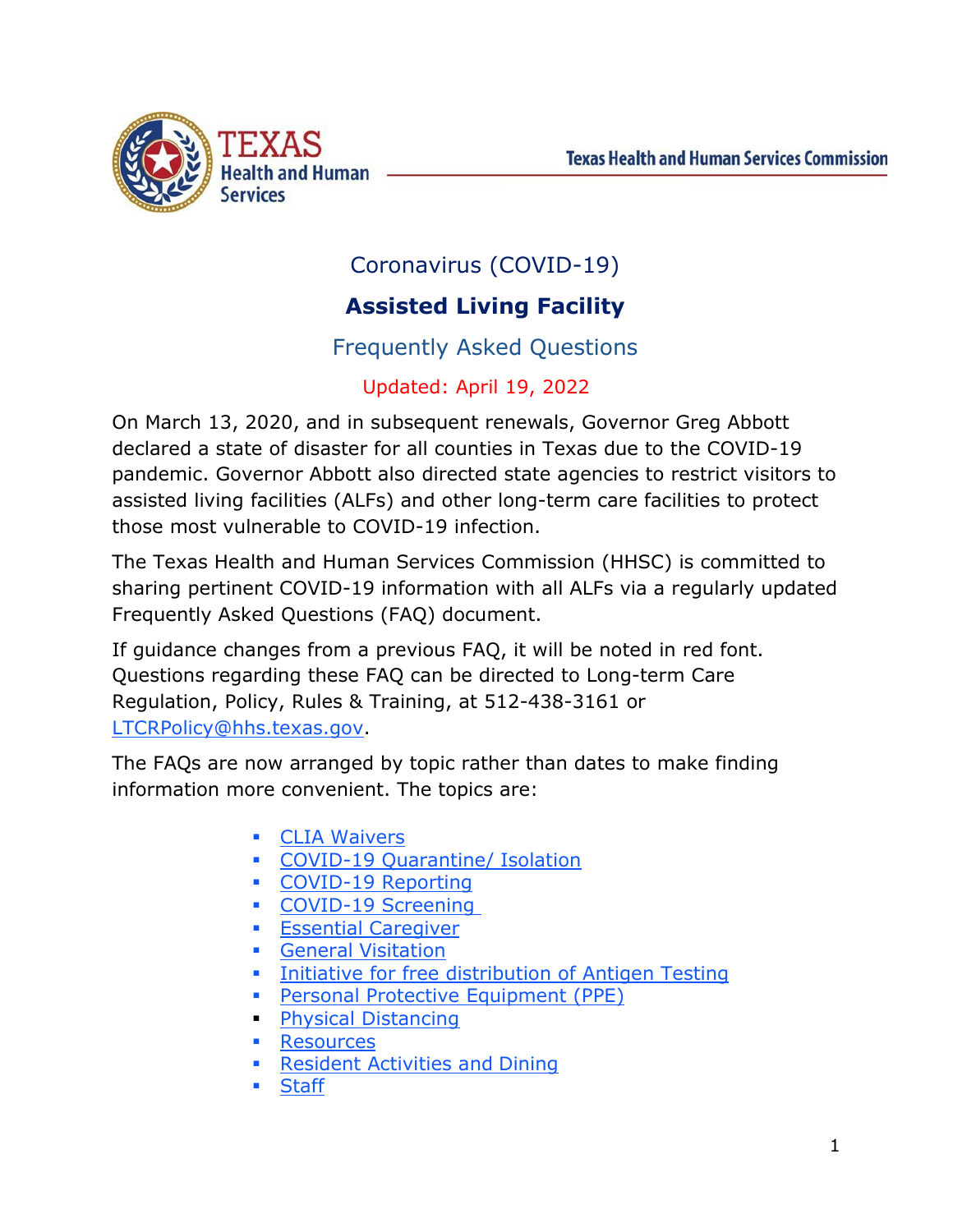- **•** [Tours](#page-1-0)
- **Fig.** [Training and Webinar](#page-35-0) Links
- **[Trips Away from the](#page-24-0) Facility**
- **[Types of](#page-10-0) Visits**
- **•** [Vaccinations](#page-25-0)
- **•** [Visitation](#page-25-0)

# <span id="page-1-0"></span>**What is HHSC's response to the federal COVID-19 vaccination requirements?**

Answer: As of November 24<sup>th</sup>, HHSC is aware of CMS's interim final rule with [comment period](https://www.federalregister.gov/documents/2021/11/05/2021-23831/medicare-and-medicaid-programs-omnibus-covid-19-health-care-staff-vaccination) that establishes COVID-19 vaccination requirements for staff of certain Medicare- and Medicaid-certified providers and suppliers. On November 15, 2021, the state of Texas initiated a [lawsuit](https://www.texasattorneygeneral.gov/news/releases/paxton-files-lawsuit-against-biden-administrations-vaccine-mandate-healthcare-workers) to challenge the rule. HHSC cannot comment on the pending litigation and recommends all providers and facilities speak with their legal counsel to determine how to proceed.

# **<Updated> Governor's Abbott's Order GA-36 impacts ALF facilities in what ways?**

Answer: The order prohibits HHSC from mandating masks in ALFs; however, a facility must develop and enforce policies and procedures that ensure infection control practices, including whether the visitor and the resident must wear a face mask, face covering, or appropriate PPE.

### CDC has updated its guidance:

- [Isolation and work restriction guidance](https://www.cdc.gov/coronavirus/2019-ncov/hcp/guidance-risk-assesment-hcp.html) for healthcare personnel
- [Contingency and crisis management](https://www.cdc.gov/coronavirus/2019-ncov/hcp/mitigating-staff-shortages.html) in the setting of significant healthcare worker shortages
- COVID-19 Case definitions are now:
	- o **Suspect** Meets supportive laboratory evidence with no prior history of being a confirmed or probable case.
	- o **Probable**
		- Meets clinical criteria AND epidemiologic linkage with no confirmatory or presumptive laboratory evidence for SARS-CoV-2, OR
		- Meets presumptive laboratory evidence, OR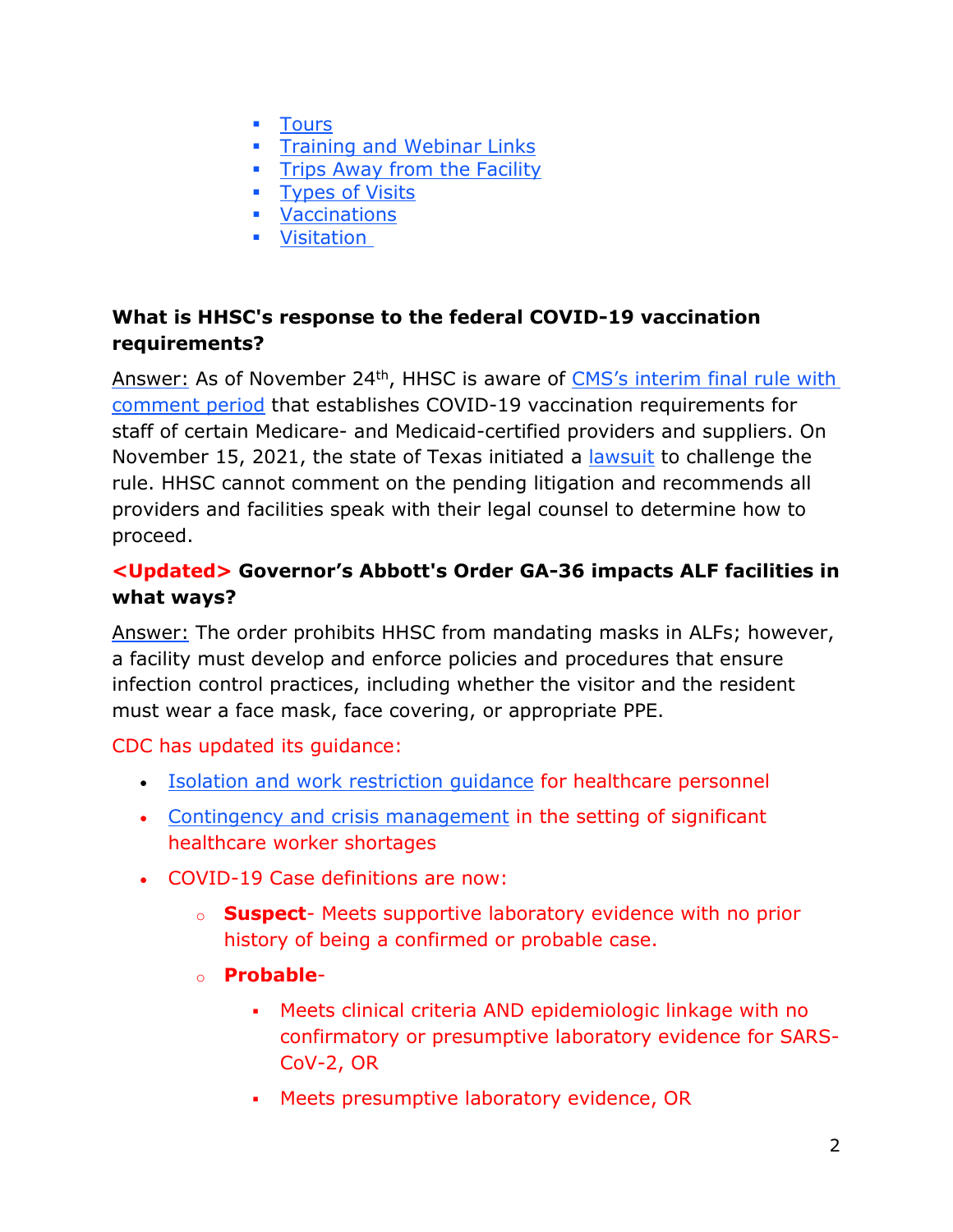- Meets vital records criteria with no confirmatory laboratory evidence for SARS-CoV-2.
- o **Confirmed** Meets confirmatory laboratory evidence.

#### **Tours**

### **<Updated> Can a facility hold marketing events that host sales professionals from other companies for things like wine and appetizers?**

Answer: Yes, with adherence to CDC guidance. All participants must physically distance from each other, follow [infection prevention and control](https://www.cdc.gov/coronavirus/2019-ncov/hcp/long-term-care.html)  [protocols,](https://www.cdc.gov/coronavirus/2019-ncov/hcp/long-term-care.html) and must remain away from residents and their visitors. All marketers and event attendees must follow facility PPE and visitation policies. Anyone entering the facility must pass COVID-19 screening criteria. The facility should maintain a log (with contact information) for all participants for contact tracing. Contact information for each person attending the event should be maintained with screening results for review and verification. A facility must develop and enforce policies and procedures that ensure infection control practices, including whether the visitor and the individual must wear a face mask, face covering, or appropriate PPE.

#### **Is it permissible to allow prospective residents and their family members into the facility to take a tour?**

Answer: An ALF may allow in-person tours for a potential resident. The following would apply to ALFs allowing in-person tours:

- Limit in-person tours to COVID negative areas of the building;
- Ensure all tour visitors maintain physical distancing between themselves and all staff, residents, and other visitors;
- Limit in-person tour groups to no more than three persons;
- Schedule in-person tours in advance; and
- Require visitors to follow the facility's mask policy.

### COVID Quarantine/Isolation

### <span id="page-2-0"></span>**<Updated> What are the current CDC quarantine recommendations?**

Answer: The CDC has provided updated guidance for [Return to Work Criteria](https://www.cdc.gov/coronavirus/2019-ncov/hcp/guidance-risk-assesment-hcp.html?CDC_AA_refVal=https%3A%2F%2Fwww.cdc.gov%2Fcoronavirus%2F2019-ncov%2Fhcp%2Freturn-to-work.html)  [for HCP with Confirmed or Suspected COVID-19 Infection](https://www.cdc.gov/coronavirus/2019-ncov/hcp/guidance-risk-assesment-hcp.html?CDC_AA_refVal=https%3A%2F%2Fwww.cdc.gov%2Fcoronavirus%2F2019-ncov%2Fhcp%2Freturn-to-work.html) and the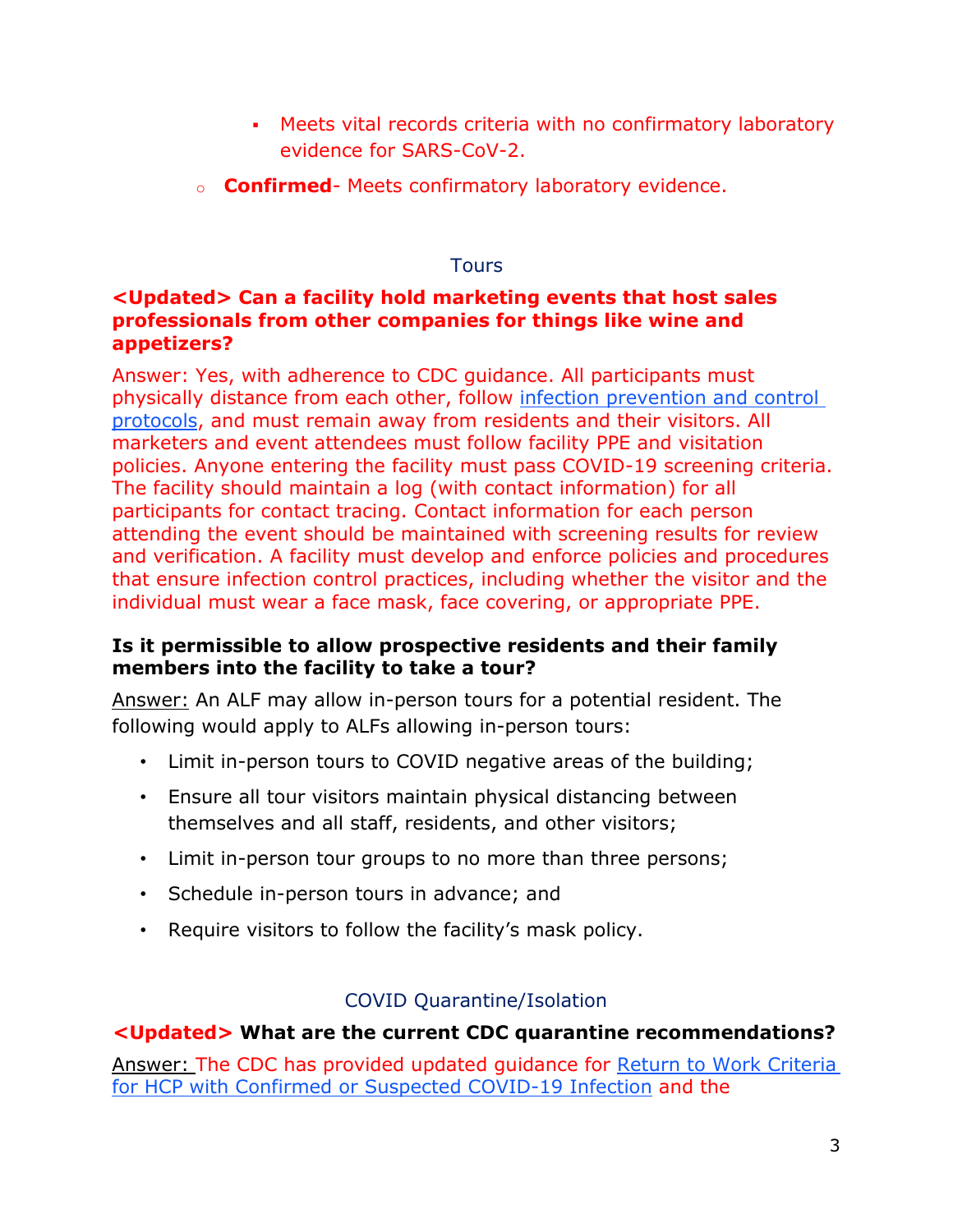[Quarantine and Isolation](https://www.cdc.gov/coronavirus/2019-ncov/your-health/quarantine-isolation.html) guidelines. Due to the rapidly changing nature of the CDC's return to work, quarantine, and isolation guidelines, facilities must visit the CDC's website and review the guidance to select which return to work situation is applicable.

# **<Updated> What is the Duration of Transmission-Based Precautions?**

Answer: A symptom-based strategy for discontinuing Transmission-Based Precautions is preferred in most clinical situations.

[The criteria for the symptom-based strategy are:](https://www.cdc.gov/coronavirus/2019-ncov/hcp/infection-control-recommendations.html)

**Residents with** [mild to moderate](https://www.cdc.gov/coronavirus/2019-ncov/hcp/infection-control-recommendations.html?CDC_AA_refVal=https%3A%2F%2Fwww.cdc.gov%2Fcoronavirus%2F2019-ncov%2Fhcp%2Finfection-control-after-vaccination.html#illnessseverity) illness **who are** *not* **moderately to** [severely immunocompromised](https://www.cdc.gov/coronavirus/2019-ncov/hcp/infection-control-recommendations.html?CDC_AA_refVal=https%3A%2F%2Fwww.cdc.gov%2Fcoronavirus%2F2019-ncov%2Fhcp%2Finfection-control-after-vaccination.html#immunocompromised)**:**

- At least 10 days have passed *since symptoms first appeared;* **and**
- At least 24 hours have passed *since last fever* without the use of fever-reducing medications; **and**
- Symptoms (e.g., cough, shortness of breath) have improved.

**Residents who were asymptomatic throughout their infection and are** *not* [moderately to severely immunocompromised](https://www.cdc.gov/coronavirus/2019-ncov/hcp/infection-control-recommendations.html?CDC_AA_refVal=https%3A%2F%2Fwww.cdc.gov%2Fcoronavirus%2F2019-ncov%2Fhcp%2Finfection-control-after-vaccination.html#immunocompromised)**:**

• At least 10 days have passed since the date of their first positive viral diagnostic test.

**Residents with** [severe to critical illness](https://www.cdc.gov/coronavirus/2019-ncov/hcp/infection-control-recommendations.html?CDC_AA_refVal=https%3A%2F%2Fwww.cdc.gov%2Fcoronavirus%2F2019-ncov%2Fhcp%2Finfection-control-after-vaccination.html#illnessseverity) **or who are NOT [moderately to](https://www.cdc.gov/coronavirus/2019-ncov/hcp/infection-control-recommendations.html?CDC_AA_refVal=https%3A%2F%2Fwww.cdc.gov%2Fcoronavirus%2F2019-ncov%2Fhcp%2Finfection-control-after-vaccination.html#immunocompromised)  [severely immunocompromised:](https://www.cdc.gov/coronavirus/2019-ncov/hcp/infection-control-recommendations.html?CDC_AA_refVal=https%3A%2F%2Fwww.cdc.gov%2Fcoronavirus%2F2019-ncov%2Fhcp%2Finfection-control-after-vaccination.html#immunocompromised)**

- At least 10 days and up to 20 days have passed *since symptoms first appeared;* **and**
- At least 24 hours have passed *since last fever* without the use of fever-reducing medications; **and**
- Symptoms (e.g., cough, shortness of breath) have improved.
- Consider consultation with infection control experts.

A test-based strategy could be considered for some residents (e.g., those who are [moderately to severely immunocompromised\)](https://www.cdc.gov/coronavirus/2019-ncov/hcp/infection-control-recommendations.html?CDC_AA_refVal=https%3A%2F%2Fwww.cdc.gov%2Fcoronavirus%2F2019-ncov%2Fhcp%2Finfection-control-after-vaccination.html#immunocompromised) in consultation with local infectious diseases experts if concerns exist for the resident being infectious for more than 20 days.

The criteria for the **test-based** strategy are: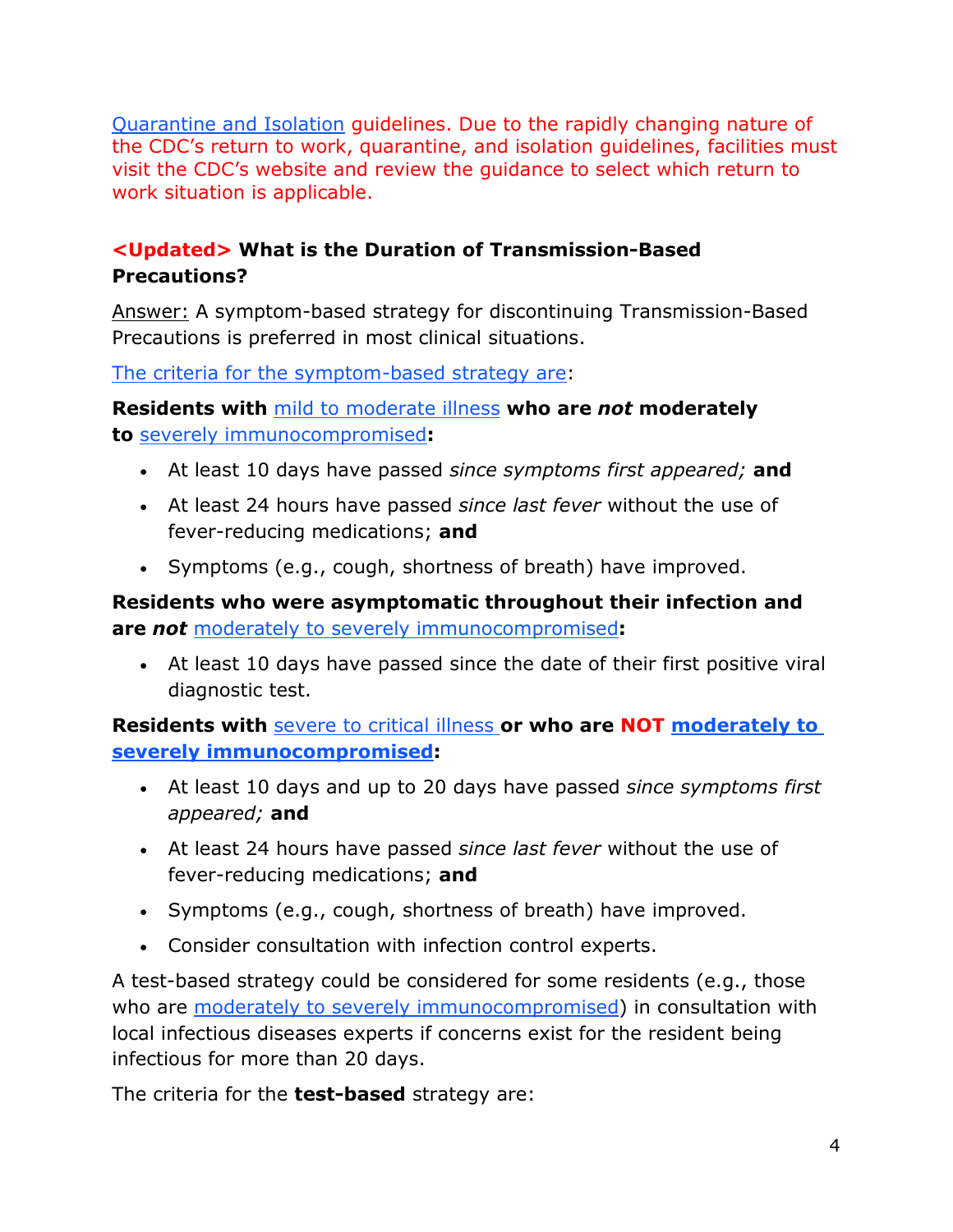## **Residents who are symptomatic:**

- Resolution of fever without the use of fever-reducing medications; **and**
- Symptoms (e.g., cough, shortness of breath) have improved; **and**
- Results are negative from at least two consecutive respiratory specimens collected ≥24 hours apart (total of two negative specimens) tested using an FDA-authorized laboratory-based NAAT.

# **Residents who are not symptomatic:**

• Results are negative from at least two consecutive respiratory specimens collected ≥24 hours apart (total of two negative specimens) tested using an FDA-authorized laboratory-based NAAT.

The decision to discontinue empiric [Transmission-Based Precautions](https://www.cdc.gov/coronavirus/2019-ncov/hcp/infection-control-recommendations.html) by excluding the diagnosis of current COVID-19 infection for a resident with suspected COVID-19 infection can be made based upon having negative results from at least one respiratory specimen tested using an FDAauthorized [COVID-19 viral test.](https://www.cdc.gov/coronavirus/2019-ncov/hcp/testing-overview.html)

- If a higher level of clinical suspicion for COVID-19 infection exists, consider maintaining Transmission-Based Precautions and performing a second test for COVID-19.
- If a resident suspected of having COVID-19 infection is never tested, the decision to discontinue Transmission-Based Precautions can be made using the *symptom-based strategy.*

Ultimately, clinical judgement and suspicion of COVID-19 infection determine whether to continue or discontinue empiric Transmission-Based Precautions.

# **<Updated>What are the updated CDC recommendation for quarantine and isolation?**

Answer: **Quarantine** is a strategy used to prevent transmission of COVID19 by keeping people who have been in [close contact](https://www.cdc.gov/coronavirus/2019-ncov/php/contact-tracing/contact-tracing-plan/appendix.html#contact) with someone with COVID-19 apart from others. **Isolation** is used to separate people with confirmed or suspected COVID-19 from those without COVID-19. People who are in isolation should stay home until it's safe for them to be around others. At home, anyone sick or infected should separate from others, or wear a [well-fitting mask](https://www.cdc.gov/coronavirus/2019-ncov/your-health/effective-masks.html) when they need to be around others. Please refer to the CDC guidance has been updated on the [Quarantine and Isolation](https://www.cdc.gov/coronavirus/2019-ncov/your-health/quarantine-isolation.html) page.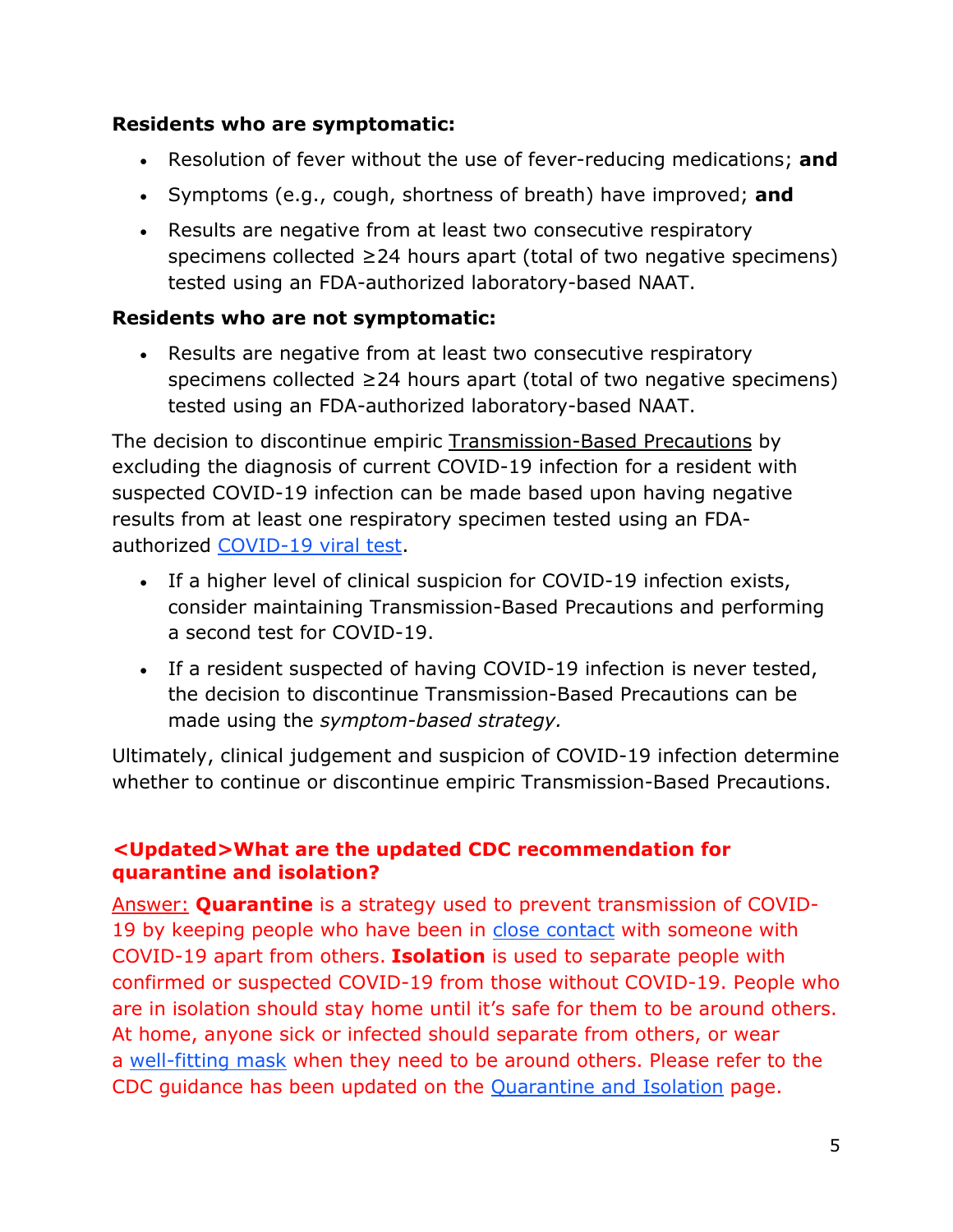# **<Updated> Do I have to automatically quarantine new residents?**

Answer: All residents who are not up to date with all recommended COVID-19 vaccine doses and are new admissions and readmissions should be placed in quarantine, even if they have a negative test upon admission. Newly admitted residents and residents who have left the facility for >24 hours, regardless of vaccination status, should have a series of two viral tests for SARS-COV-2 infection: immediately and, if negative, again 5-7 days after their admission.

Facilities located in counties with low community transmission might elect to use a risk-based approach for determining which of these residents require quarantine upon admission. Decisions should be based on whether the resident had close contact with someone with SARS-CoV-2 infection while outside the facility and if there was consistent adherence to IPC practices in healthcare settings, during transportation, or in the community prior to admission.

### **<Updated> Can a facility admit a COVID positive resident?**

Answer: Yes, a facility can admit a COVID positive resident if the facility is able to provide appropriate care for the resident. The facility should create a plan for managing new admissions and readmissions when admitting new residents that aligns with the CDC guidance on [New Admissions and](https://www.cdc.gov/coronavirus/2019-ncov/hcp/long-term-care.html#anchor_1631031505598)  [Residents who Leave the Facility.](https://www.cdc.gov/coronavirus/2019-ncov/hcp/long-term-care.html#anchor_1631031505598)

### **<Added> What should I do if my facility cannot provide appropriate care for a COVID positive resident?**

Answer: An assisted living facility (ALF) must have a written process for transferring a resident with an active COVID-19 infection to another facility or higher level of care if the ALF is unable to provide appropriate care. [PL](https://www.hhs.texas.gov/sites/default/files/documents/providers/communications/2020/letters/PL2020-48.pdf)  [20-48](https://www.hhs.texas.gov/sites/default/files/documents/providers/communications/2020/letters/PL2020-48.pdf) has additional information.

#### **Can a family member, or friend, do a resident's laundry? Are there any additional requirements?**

Answer: A family member or friend of a resident is not prohibited from doing laundry by emergency rule. Facilities are required to have policies and procedures in place for staff to handle, store, process, and transport all linens and laundry in accordance with national standards to produce hygienically clean laundry and prevent the spread of infection to the extent possible. If friends or family members choose to handle resident laundry, the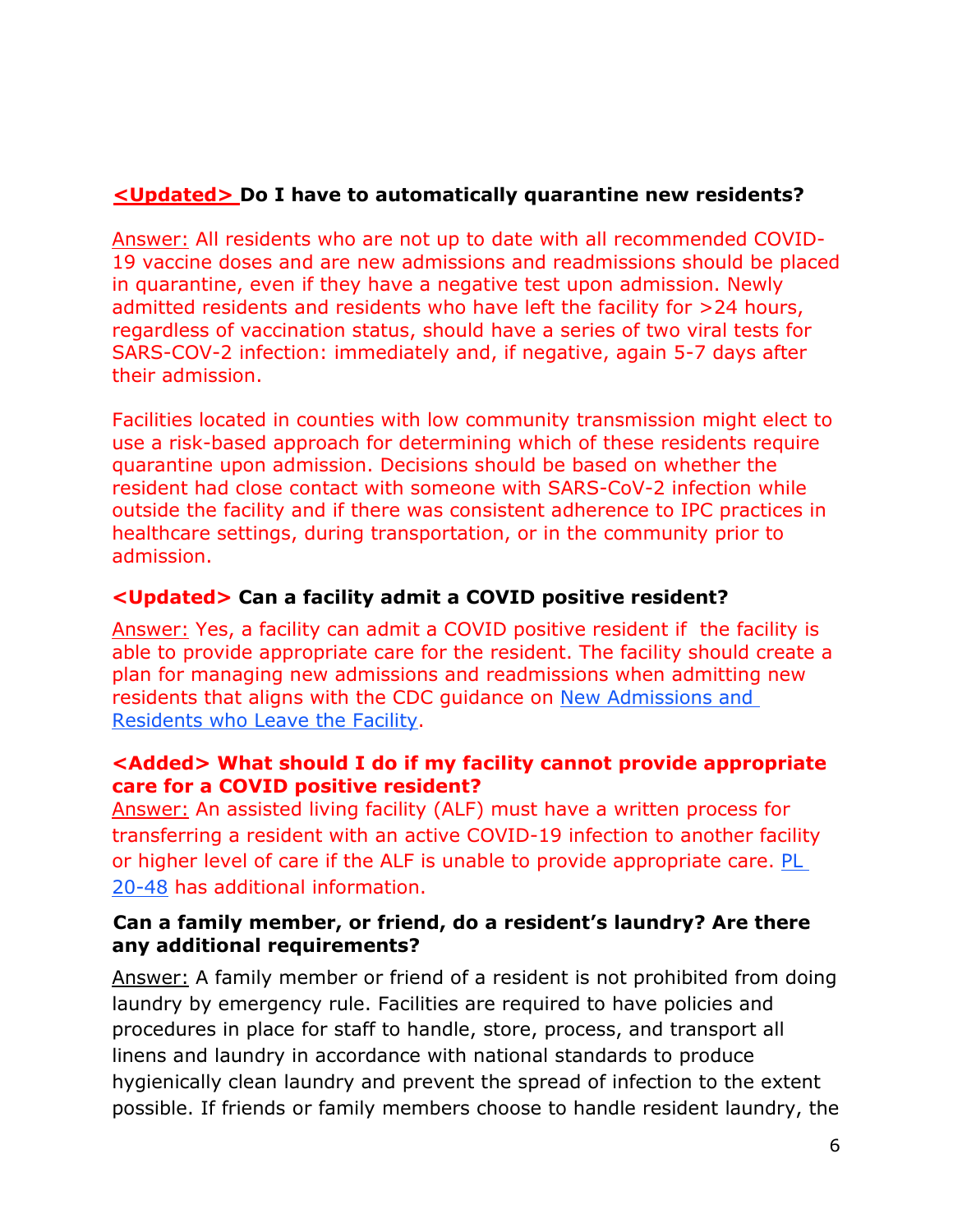facility should schedule the laundry drop off and pick up to coincide with a visit.

# **<Added> Do residents who are not up to date with their COVID vaccine have to physically distance themselves from other residents?**

Answer: There is not a rule that requires physical distancing, although it is recommended to decrease virus transmission. Per the CDC, residents who are not up to date with all recommended COVID vaccine doses should physically distance themselves from other residents when feasible space is available.

# COVID Reporting

#### **If a facility has a confirmed COVID-19 case, does the corporate office report it to the local health department in the county of the corporate office or that of the facility?**

Answer*:* When reporting confirmed COVID-19 cases to the local health department, it is important to report in the county where the facility is located. This enables accurate epidemiological data for hot spots, needed resources, case counts, etc. [PL 21-04](https://apps.hhs.texas.gov/providers/communications/2021/letters/PL2021-04.pdf) has the most current requirements.

If a facility has a new reportable COVID-19 positive case, and has not reported a COVID-19 positive case to HHSC within the past 14 days, the facility must:

• report the case to HHSC CII using one of these three methods: the Texas Unified Licensure Information Portal (TULIP), by email to ciicomplaints@hhsc.state.tx.us or by calling 1-800-458- 9858 within 24 hours of the confirmed positive result; and

• complete and submit Form 3613-A Provider Investigation Report within five working days from the day a confirmed case is reported to CII. The provider investigation report can be submitted:

- via TULIP by email to ciiprovider@hhsc.state.tx.us; or
- <span id="page-6-0"></span>• by fax to 877-438-5827.

COVID-19 Screening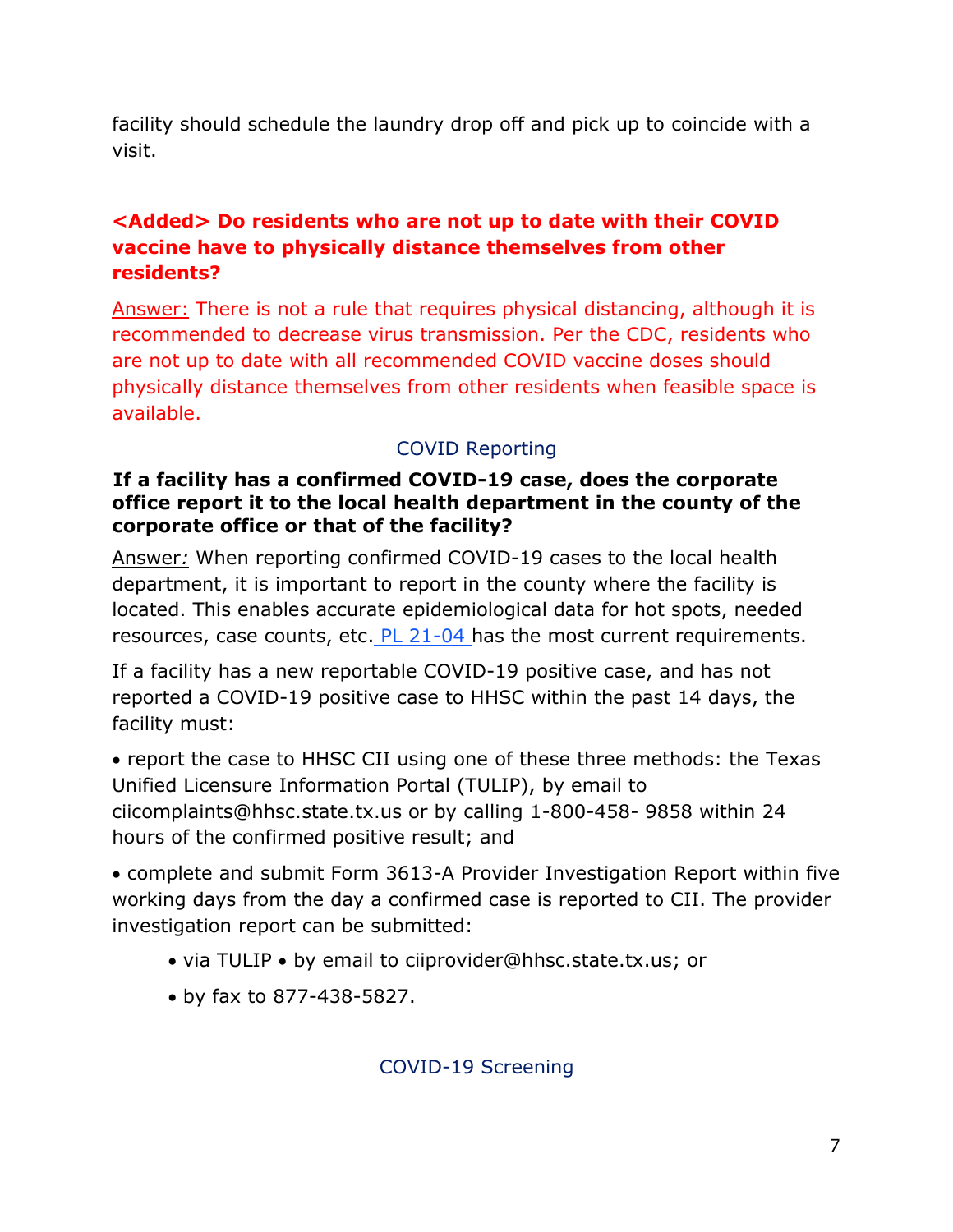### **<Updated> Can a facility discontinue screening and or screening logs?**

Answer: The facility must continue to screen. The requirement for documentation (screening logs) has been removed therefore a facility is not required to document the screening.

#### **Are there any differences in symptoms between COVID infection and seasonal allergies?**

Answer: Yes. COVID-19 and seasonal allergies share many symptoms, but there are key differences between the two. The image in the diagram below compares symptoms caused by seasonal allergies and those caused by COVID-19. Use of this diagram may be helpful when screening people entering a facility. Also keep in mind that people with seasonal allergies often have a history of seasonal allergies, and this is something you may want to ask them about when screening. In some cases, it may be difficult to tell the difference between allergies and COVID-19 symptoms, and a person may need to get a COVID-19 test to confirm the person's diagnosis.



# **<Updated> How long does a facility need to keep screening logs and documentation?**

Answer: The April 3, 2022, update to §553.2001 removed the requirement to maintain screening logs.

#### **<Updated> Does one positive case of COVID-19 in a resident or staff constitute an outbreak?**

Answer: Yes. [26 TAC §553.2003\(](https://www.hhs.texas.gov/sites/default/files/documents/doing-business-with-hhs/providers/long-term-care/alf/alf-covid-19-expanision-reopening-visitation-emergency-rule.pdf)a)(8) defines an outbreak as one or more laboratory confirmed cases of COVID-19 identified in either a resident or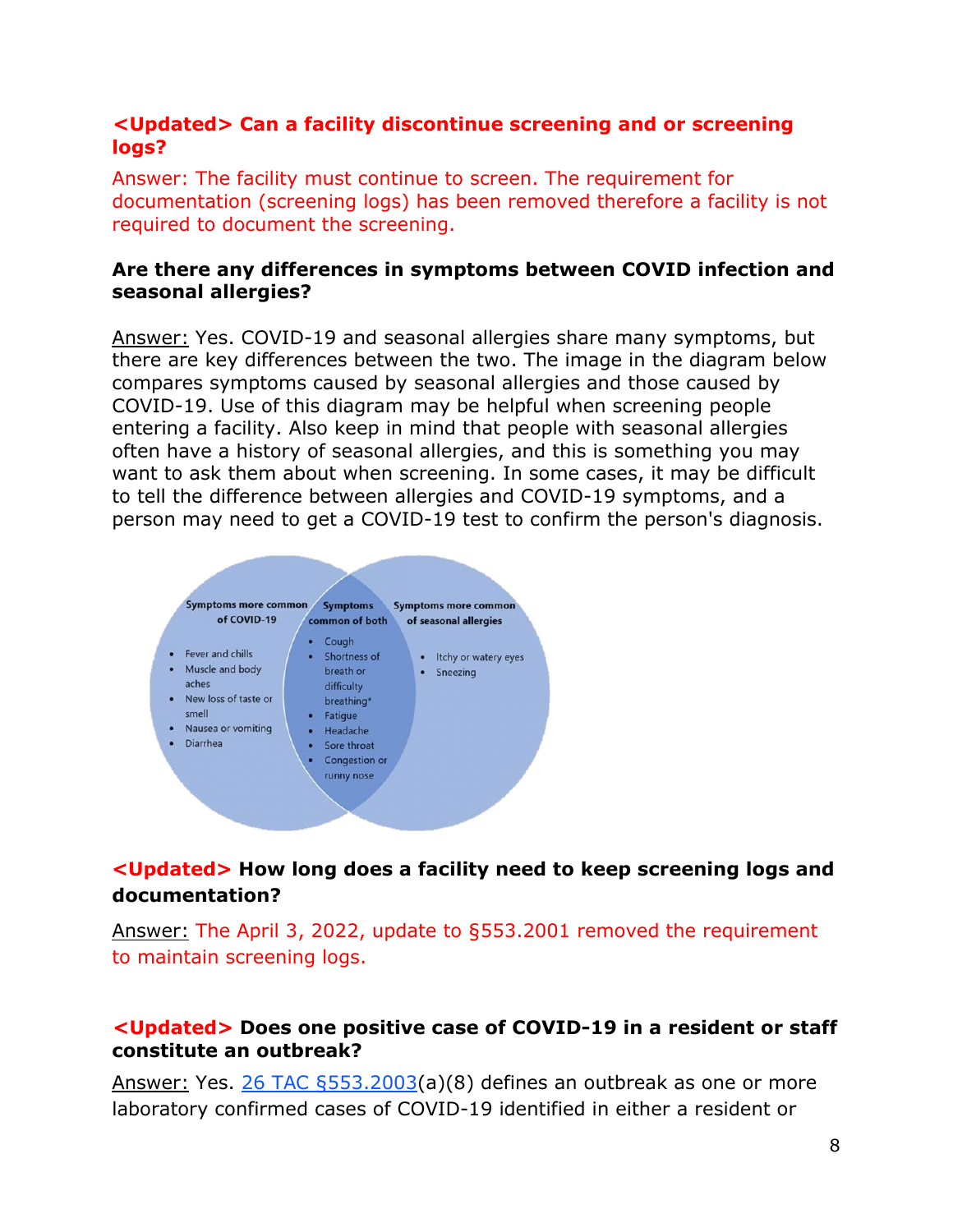paid or unpaid staff who have been present in the facility in the last 14 days.

# Personal Protective Equipment (PPE)

### <span id="page-8-0"></span>**<Updated> Can staff wear masks and face shields when caring for positive and or unknown residents if they have not been fit-tested for an N95?**

Answer: When used solely for source control, any of the options listed below could be used for an entire shift unless they become soiled, damaged, or hard to breathe through.

Source control options for HCP include:

- A NIOSH-approved N95 or equivalent or higher-level respirator; OR
- A respirator approved under standards used in other countries that are similar to NIOSH-approved N95 filtering facepiece respirators (Note: These should not be used instead of a NIOSH-approved respirator when respiratory protection is indicated); OR
- A well-fitting facemask.

Source control and physical distancing (when physical distancing is feasible and will not interfere with provision of care) are recommended for everyone in a healthcare setting. This is particularly important for residents, regardless of their vaccination status.

Certain circumstances may arise that allow staff to wear alternative supplies that can be found on the [Interim Infection Prevention and Control](https://www.cdc.gov/coronavirus/2019-ncov/hcp/infection-control-recommendations.html)  [Recommendations for Healthcare Personnel During the Coronavirus Disease](https://www.cdc.gov/coronavirus/2019-ncov/hcp/infection-control-recommendations.html)  [2019 \(COVID-19\) Pandemic.](https://www.cdc.gov/coronavirus/2019-ncov/hcp/infection-control-recommendations.html)

# **<Updated> Are staff required to wear masks?**

Answer: All facilities must have policies and procedures regarding infection control measures and may utilize CDC guidance to determine when masks should be used. HHSC does not have a rule requiring mask usage but does have a requirement for facilities to create and follow their own infection control policies and procedures.

# **What Personal Protective Equipment is required for a positive resident?**

Answer: HCP who enter the room of a resident with suspected or confirmed COVID-19 infection should adhere to [Standard Precautions](https://www.cdc.gov/hicpac/recommendations/core-practices.html) and use a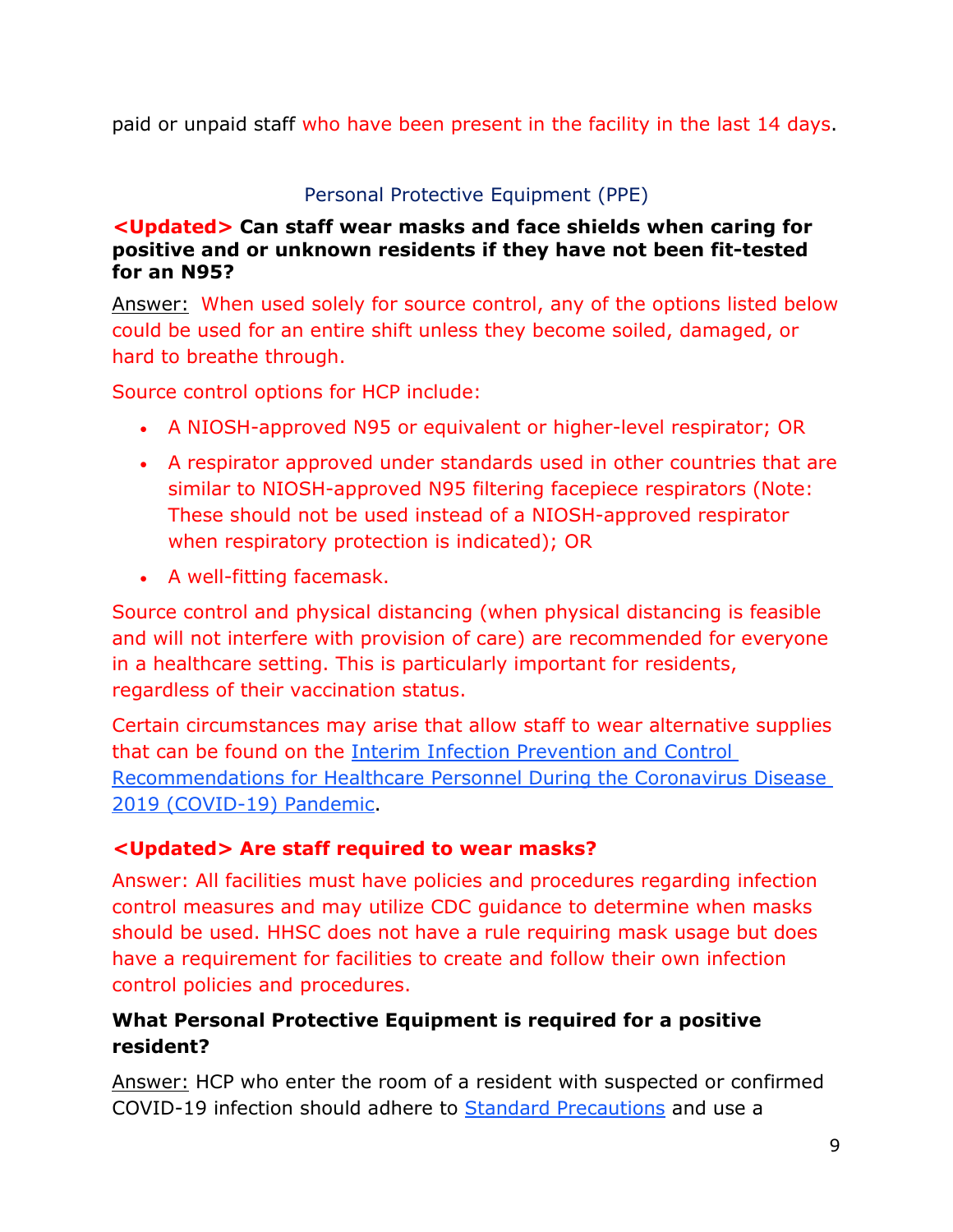NIOSH-approved N95 or equivalent or higher-level respirator, gown, gloves, and eye protection (i.e., goggles or a face shield that covers the front and sides of the face).

# **How does a person put on (don) and take off (doff) PPE gear?**

Answer: More than one donning and doffing method may be acceptable. The CDC provides guidance on [how to properly don and off PPE gear](https://www.cdc.gov/coronavirus/2019-ncov/downloads/A_FS_HCP_COVID19_PPE.pdf) and the [sequence for putting on PPE.](https://www.cdc.gov/hai/pdfs/ppe/PPE-Sequence.pdf)

# **How do ALFs get personal protective equipment (PPE)?**

Answer: Providers must have personal protective equipment available. You should try to get PPE through your normal supply chain or through other resources available to you first. Some resources are sister facilities, local partners or stakeholders, Public Health Region, Healthcare Coalition, or [Regional Advisory Councils.](https://dshs.texas.gov/emstraumasystems/etrarac.shtm)

If you cannot get PPE from vendors and have exhausted all other options, reference the [State of Texas Assistance Request \(STAR\) User Guide f](https://olympus.soc.texas.gov/files/docs/StarGuides/2020_STAR_SOC_Quick_Reference_Guide.pdf)or instructions on submitting a request for supplies. Please note that this is not a guarantee of receiving PPE.

Providers who are having difficulty getting PPE should follow national guidelines for optimizing their current supply of PPE or identify the next best option to care for people receiving services from the provider while protecting staff. If providers are unable to get PPE for reasons outside their control, providers should document their attempts to obtain it to present to HHSC surveyors if requested.

For the most current guidance on the use of PPE and how to conserve PPE, access resources from [DSHS](https://dshs.texas.gov/coronavirus/healthprof.aspx) and CDC. The CDC COVID-19 website has sections for [health care professionals a](https://www.cdc.gov/coronavirus/2019-nCoV/hcp/index.html)nd [health care facilities.](https://www.cdc.gov/coronavirus/2019-ncov/healthcare-facilities/index.html)

Resources:

- [State of Texas Assistance Request](https://www.dshs.texas.gov/coronavirus/docs/DSHS-TDEM-COVID19PPESTAROverview.pdf) (STAR)
- [Public Health](https://www.dshs.texas.gov/regions/default.shtm) Region
- <https://www.dshs.state.tx.us/regions/default.shtm>
- [Local Public Health](https://dshs.texas.gov/regions/lhds.shtm) Organizations
- <https://www.dshs.state.tx.us/regions/lhds.shtm>
- [Texas Division of Emergency](https://tdem.texas.gov/) Management:
- <https://tdem.texas.gov/>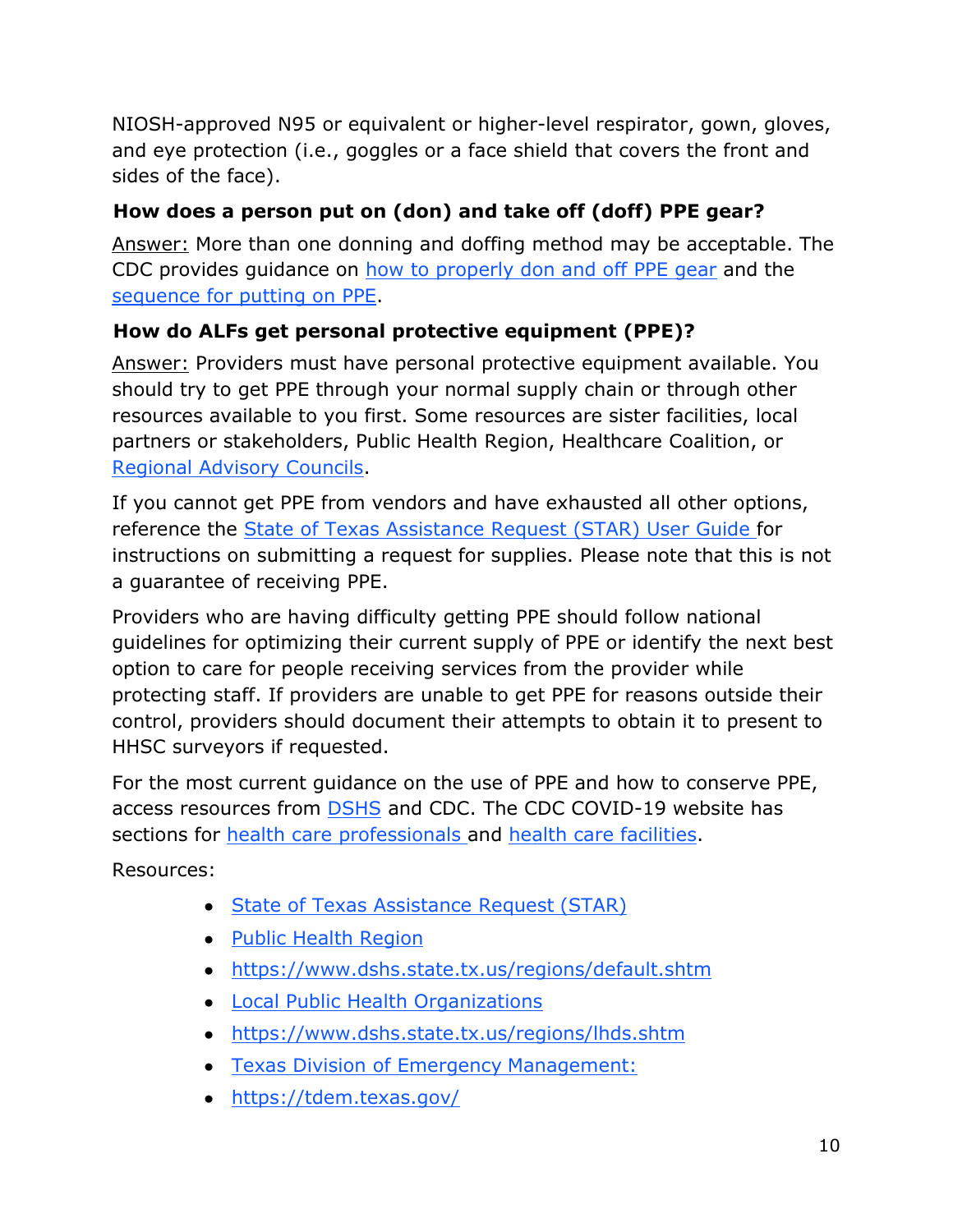# **What if an ALF cannot find someone to perform fit tests for the N95 respirators?**

Answer: Guidance from the CDC regarding N95 respirators states respirators should be fit-tested. The CDC also acknowledges that a fit test may not always be possible during the COVID-19 pandemic. [Proper Respirator Use](https://blogs.cdc.gov/niosh-science-blog/2020/03/16/n95-preparedness/) [for](https://blogs.cdc.gov/niosh-science-blog/2020/03/16/n95-preparedness/)  [Respiratory Protection Preparedness i](https://blogs.cdc.gov/niosh-science-blog/2020/03/16/n95-preparedness/)s available from the CDC. Some manufacturer(s) of N95 respirators produce video guidance for training employees to properly fit the and perform user seal checks for their equipment. [One such video was created by 3M.](https://www.youtube.com/results?search_query=3m%2Bn95%2Brespirator%2Bfit%2Btesting%2Bvideo&sp=EgIIBA%253D%253D) The Occupational Safety and Health Administration (OSHA) also has a [Respirator Fit Testing Video](https://www.youtube.com/watch?v=D38BjgUdL5U&feature=youtu.be) available if fit-testing is unavailable. If an ALF is unable to get its staff fittested and decides to use the N95 respirators, document that the ALF tried to obtain test kits or a testing specialist to perform fit tests and was not able to, and the specific steps the ALF took to train the employees to fit the masks properly.

OSHA's [Respiratory Protection eTool i](https://www.osha.gov/SLTC/etools/respiratory/respirator_basics.html)s another resource available to ALFs for N95 respirator and fit-testing information and resources.

### **Do we need to use biohazard bags for disposal of PPE (e.g., gown, gloves, masks)?**

Answer: Trash from COVID-19 positive resident rooms should be handled as regular trash.

- All trash should be handled with gloves.
- Regular trash, including trash from residents in all types of transmission-based precautions, is not biohazardous waste.

# Types of Visits

# <span id="page-10-0"></span>**What does it mean for a facility to have "offered" the vaccination?**

Answer: The definition of "offer" in this context means to administer, arrange/assist, OR educate/give information about the COVID-19 vaccine AND document the resident's choice to vaccinate or not vaccinate.

### **Do visitors have to maintain physical distance from the resident they are visiting?**

Answer: A resident and his or her personal visitor may have close or personal contact in accordance with CDC guidance. The visitor must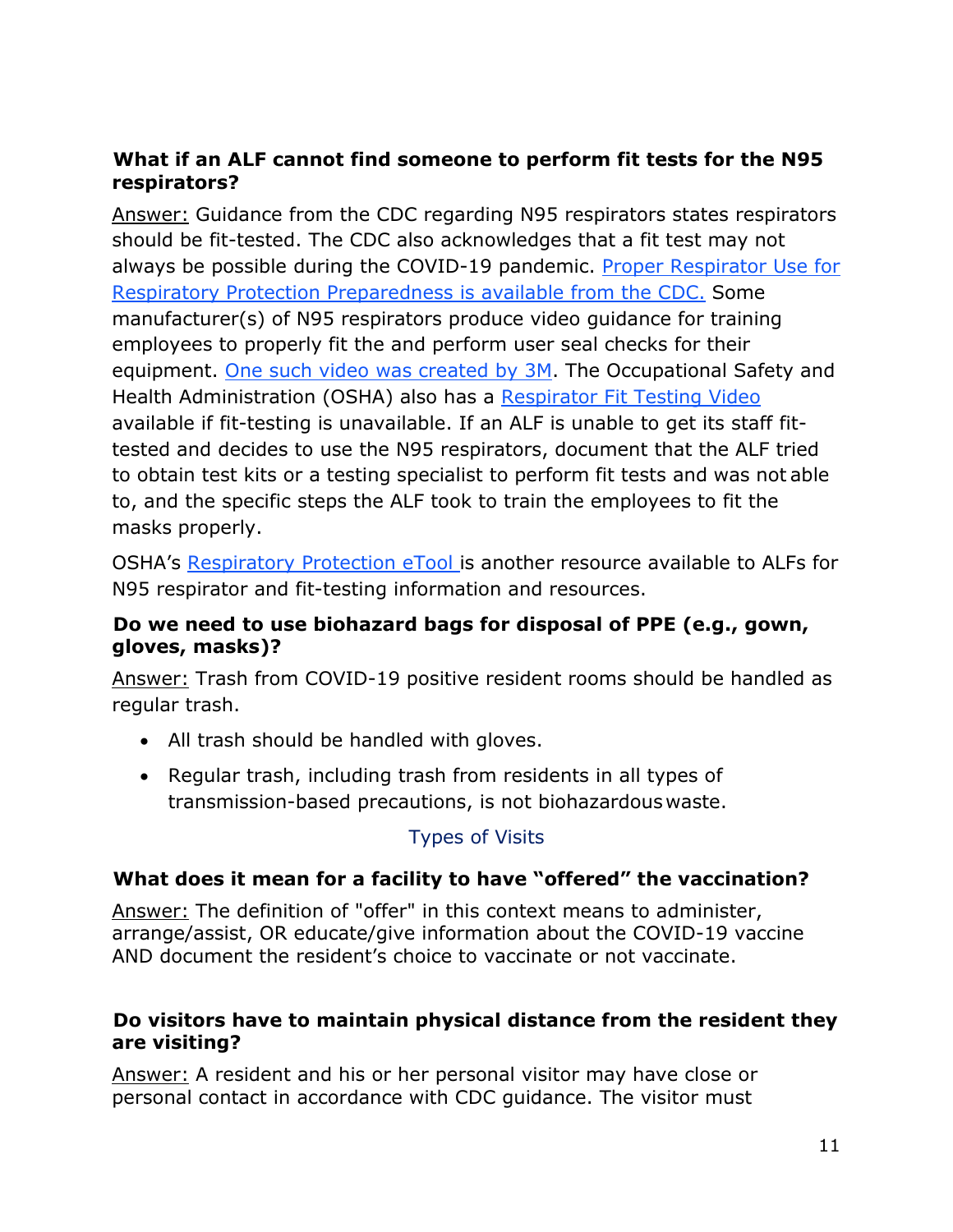maintain physical distancing between themselves and all other persons in the facility.

Facilities should provide instruction, before visitors enter the resident's room, on hand hygiene, limiting surfaces touched, and use of PPE according to current facility policy.

### **When a facility allows personal visitation in the resident's room, is there a limit to the number of people that may be included?**

Answer: Each party of visitors (no matter how many personal visitors end up visiting with the resident) is considered a "group," and as long as the members of the group maintain physical distancing of at least six feet from *other* groups, staff, and residents, they need not maintain physical distancing from each other. Additionally, members of the group do not need to maintain physical distancing from the resident they are visiting. So, limits on the size of groups would depend upon a number of factors including the size and configuration of the room.

# **<Updated> Do visits have to be scheduled?**

Answer: Visitation must be facilitated to ensure [infection prevention and](https://www.cdc.gov/coronavirus/2019-ncov/hcp/long-term-care.html)  [control](https://www.cdc.gov/coronavirus/2019-ncov/hcp/long-term-care.html) measures are followed. An assisted living facility may schedule personal visits in advance or permit personal visits that are not scheduled in advance. Scheduling in advance or the ALF's general visitation hours must not be so restrictive as to prohibit or limit visitation for residents.

# **Is a plexiglass barrier still required?**

Answer: No, and ALFs are no longer required to submit an attestation form or receive an approved visitation designation.

# **What is an end-of-life visit?**

Answer: A personal visit between a personal visitor and a resident who is receiving hospice services or who is at or near the end of life, with or without receiving hospice services, or whose prognosis does not indicate recovery. An end-of-life visit is permitted for all residents at or near the end of life.

### Essential Caregiver

### <span id="page-11-0"></span>**<Updated> Does the visitation by the essential caregiver have to be in the resident's room?**

Answer: The visit may occur in the location of a resident's choice of designated visitation area, which may include the resident's bedroom,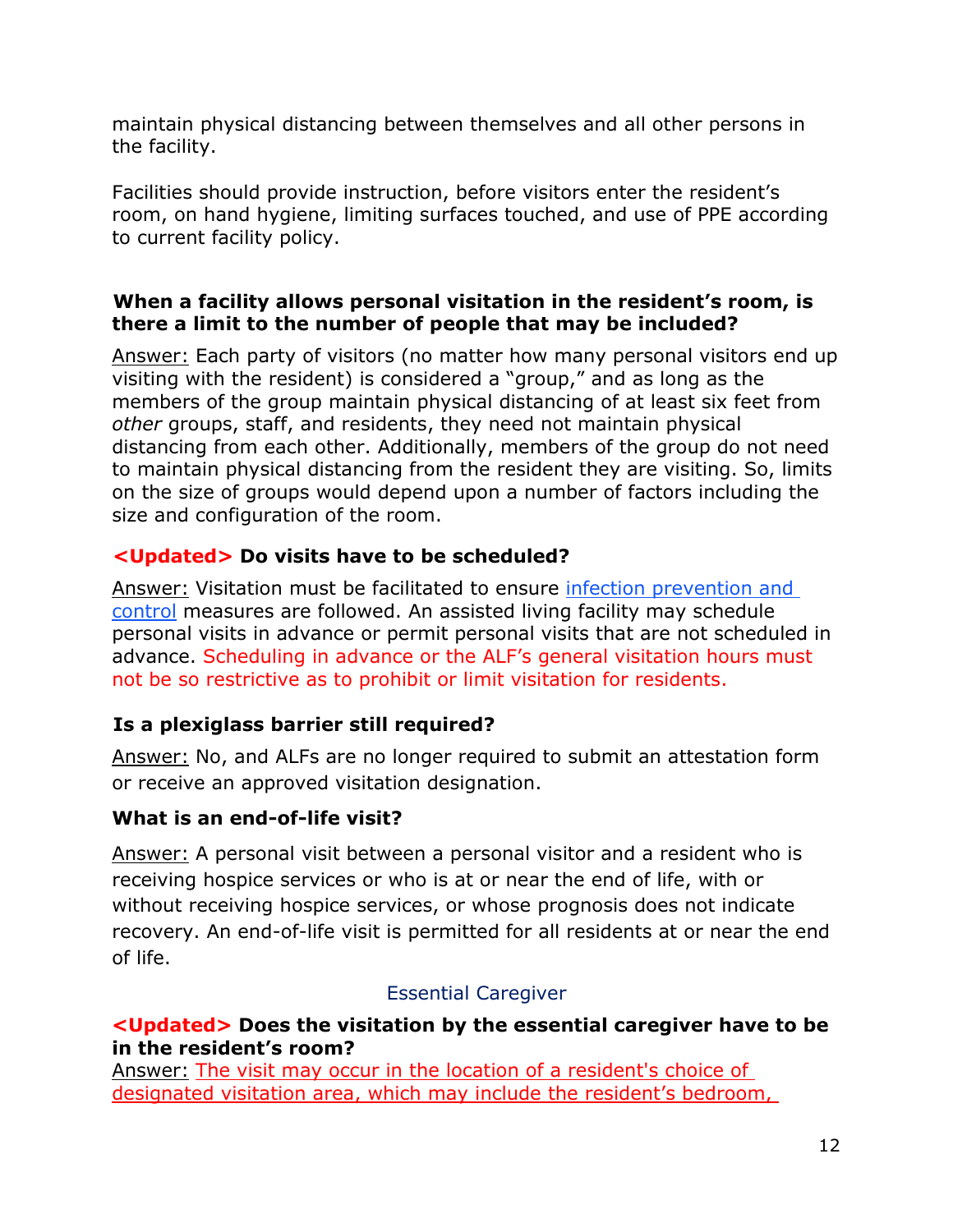outdoors, or in another area in the facility that limits the visitor's movement through the facility and interaction with other residents and staff.

#### **How many essential caregivers can visit at one time?**

Answer: Up to two essential caregivers may visit a resident at the same time.

<Updated> What is the difference between an essential caregiver and a personal visitor? Answer: There are a few differences between the essential caregiver and a personal visitor. Only two people can be designated by a resident as the resident's essential caregivers. An essential caregiver is trained in the infection control policies and procedures of the facility and has entered into a written agreement confirming that the essential caregiver understands and agrees to follow applicable policies, procedures, and requirements. An essential caregiver is also specifically trained on proper PPE usage.

A personal visitor is not necessarily trained in infection control protocol and does not have to sign an agreement to abide by the facilities policies and procedures. Also, a personal visitor can only visit a resident with a COVID-19 negative status.

An essential caregiver can visit a resident with any COVID status.

#### **<Updated> How do you determine the level of COVID-19 transmission in the community?**

Answer: To determine the level of COVID-19 transmission in the community where a healthcare facility is located, visit the CDC's COVID-19 Data [Tracker.](https://covid.cdc.gov/covid-data-tracker/#county-view)

# **<Updated> What are the responsibilities of an essential caregiver?**

Answer: An essential caregiver may assist a resident with ADLs and with dining. Essential caregivers do not have to provide care but can provide emotional and social support. Any care provided will need to be documented in the resident's service plan as well as the type of service provided.

The facility is still responsible for the care of the resident while the caregiver is present to ensure all applicable delegation rules and other applicable state requirements are followed.

# **<Updated> Can the essential caregiver visit the resident every day?**

Answer: Facilities must allow for essential caregiver visits. There is not a rule that prohibits an essential caregiver from visiting every day.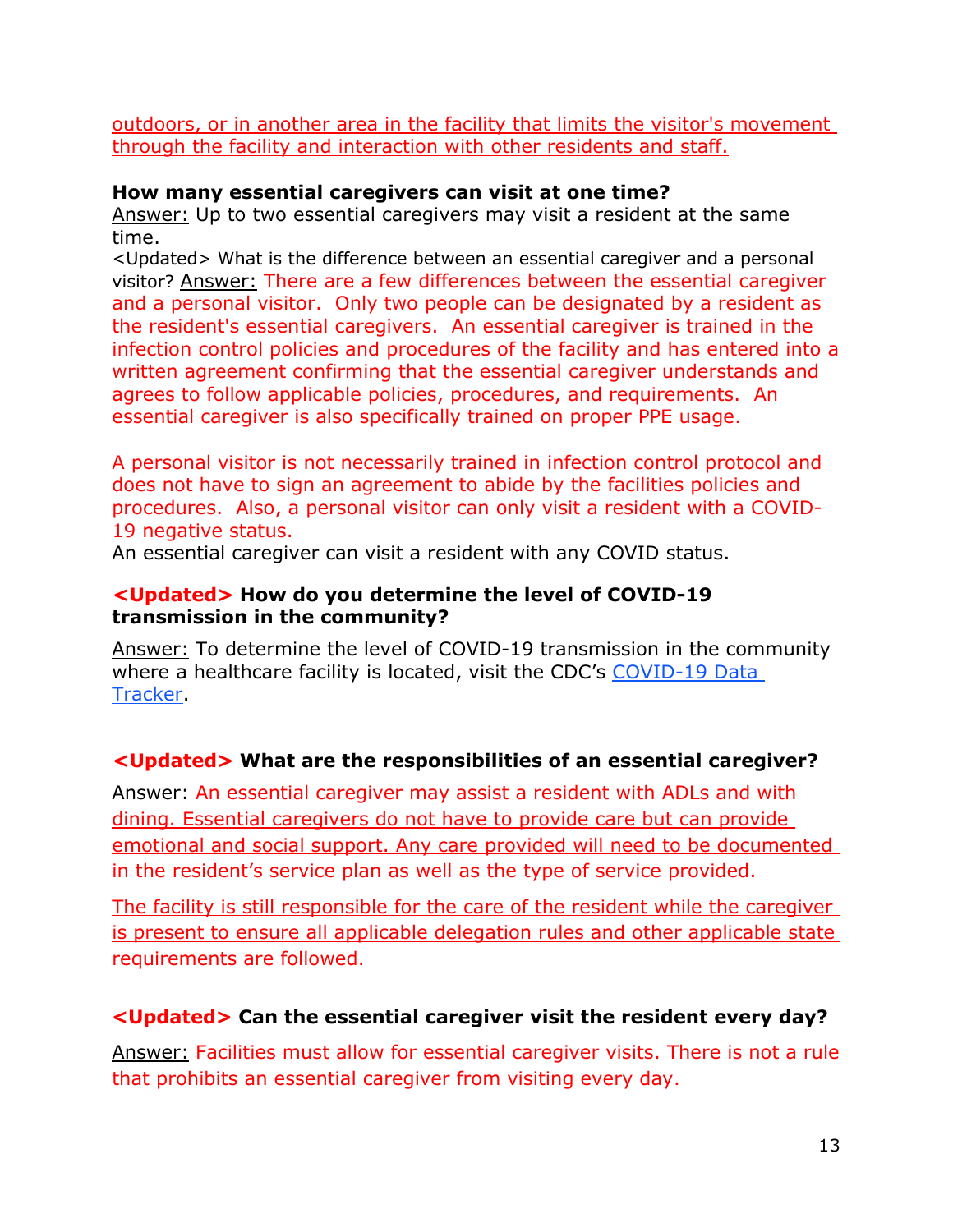# **<Updated> Does the essential caregiver visit have to be monitored by facility staff?**

<span id="page-13-0"></span>Answer*:* No.

### General Visitation

### **None of our residents have been tested. Should we get them tested so we know for sure they are negative?**

Answer: An ALF is not required to test residents, and if it chooses to test residents, a resident has the right to refuse testing.

# **<Updated> What types of visits are allowed for a positive resident?**

Answer: All types of visits are allowed for residents with any COVID status.

# **What signs need to be posted in the facility?**

Answer: An ALF must provide instructional signs throughout the facility and proper visitor education regarding:

- signs and symptoms of COVID-19;
- infection control precautions; and
- other applicable facility practices (e.g., use of facemasks and other appropriate PPE, specified entries and exits, routes to designated areas, and hand hygiene)

#### **<Updated> Can I request a visitor's COVID-19 test result or vaccination card to enter the facility?**

Answer: No. An assisted living facility may ask about a visitor's COVID-19 vaccination or test status; however, a facility must not require visitors to provide documentation of a COVID-19 negative test or COVID-19 vaccination status as a condition to enter the facility.

#### **<Added> If a visitor has a positive COVID test or is exhibiting COVID symptoms, can they still visit?**

<span id="page-13-1"></span>Answer: No. A visitor with a positive COVID test or who is exhibiting COVID-19 symptoms will not pass the screening requirements.

### **<Updated>** Physical Distancing

#### **Do residents have to physically distance from other residents in the ALF?**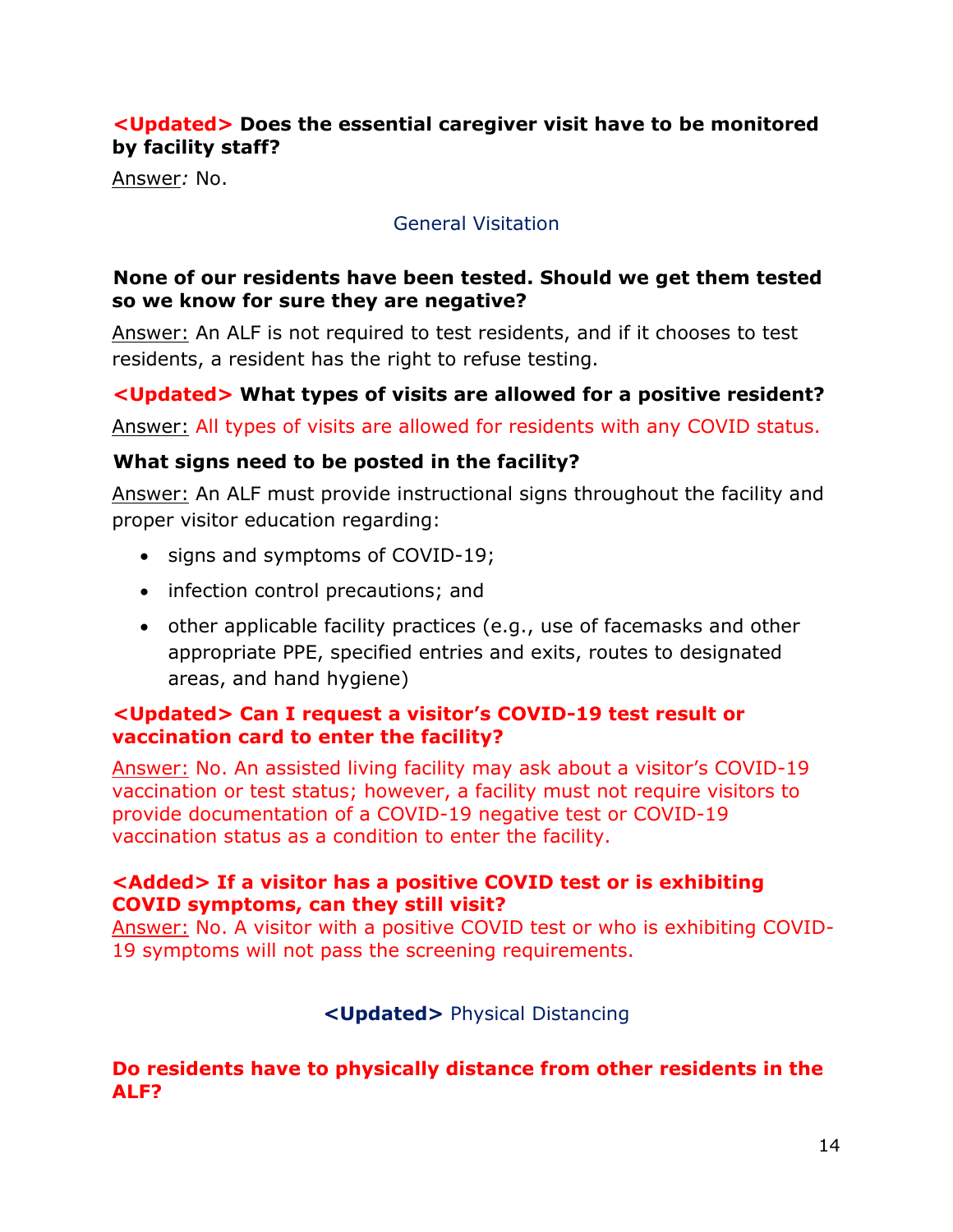Answer: Physical distancing (when physical distancing is feasible and will not interfere with provision of care) is recommended for everyone in the ALF. A facility must develop and enforce policies and procedures that ensure infection control practices that align with consideration for CDC guidance on [Implementing Source Control Measures.](https://www.cdc.gov/coronavirus/2019-ncov/hcp/infection-control-recommendations.html)

**Can more than one resident be in the facility's salon at once?**  Answer: The rules do not address this. Based on the facility's layout, staff should try to physically distance residents if possible.

### Resident Activities and Dining

# <span id="page-14-0"></span>**Can entertainers, families, and volunteer groups enter the facility?**

Answer: Yes,

The ALF must screen each person entering the facility prior to entry in accordance with the ALF COVID-19 emergency rule at 26 TAC §553.2001. Only persons who pass the screening can enter the facility.

# **What are some examples of visitors joining in activities and dining?**

Answer: Some examples are as follows:

- A small group, such as members from a local club or a group of high school students, who volunteer to participate in an activity with residents, such as putting up decorations or putting on a performance.
- Family joining a resident for a holiday dinner at an individual family table that is adequately distanced from other residents' family tables.
- ALF staff taking residents in community busses to look at Christmas lights.

Visitors can dine with a resident while visiting, but visitors need to stay separated from others in the dining area (other than the group of visitors and the resident they are visiting).

Per the CDC, those who are vaccinated can choose not to physical distance, but it is still recommended that those unvaccinated remain distanced. What an inspector would look for when coming into a facility is whether there is sufficient distancing to ensure proper infection control.

### **Can a facility allow residents to go on an outing?**

Answer: Yes. CDC guidance is that residents taking social excursions outside the facility should be educated about potential risks of public settings,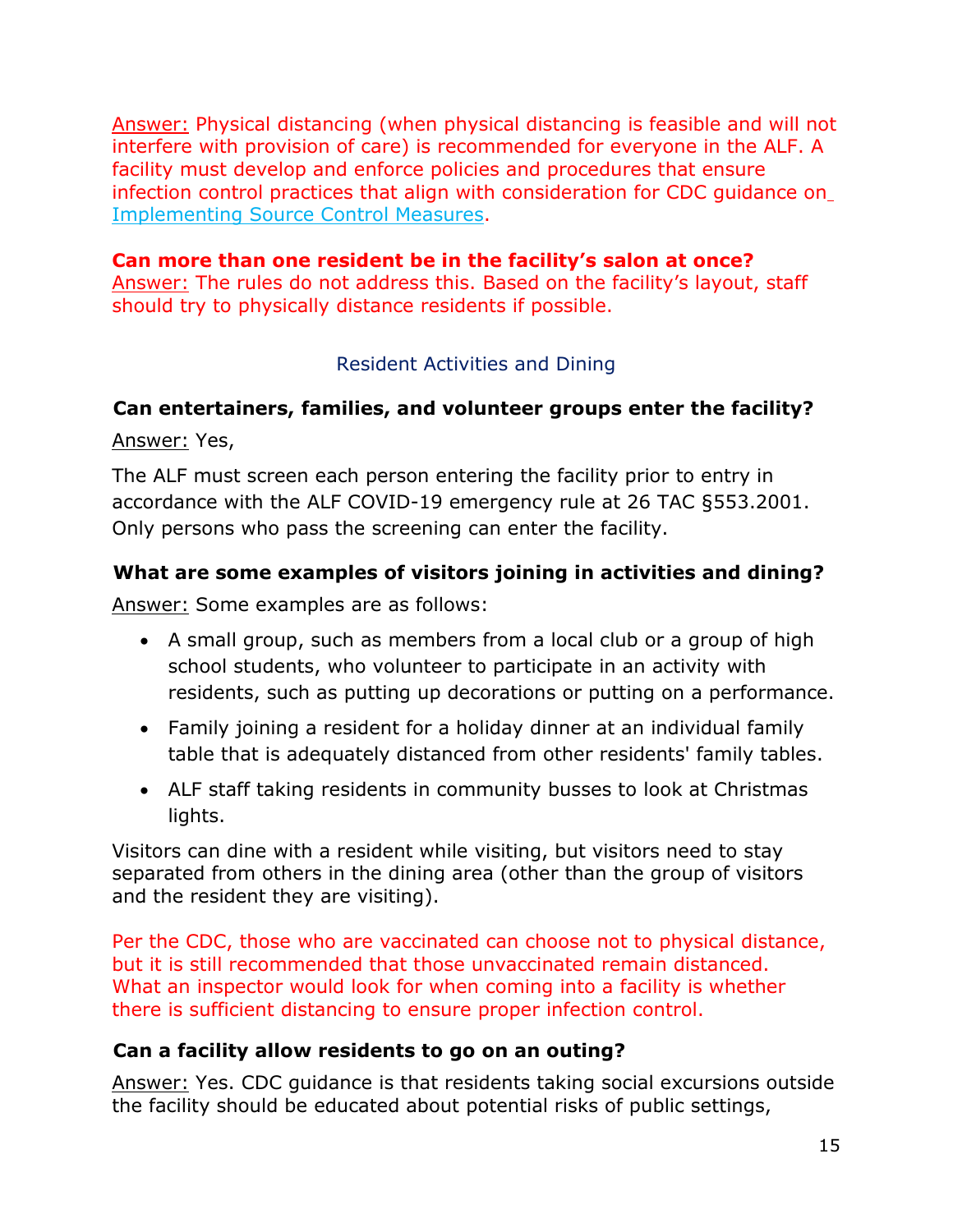particularly if they have not been fully vaccinated, and reminded to avoid crowds and poorly ventilated spaces. They should be encouraged and assisted with adherence to all recommended [infection prevention and control](https://www.cdc.gov/coronavirus/2019-ncov/hcp/long-term-care.html) measures, including source control, physical distancing, and hand hygiene. If they are visiting friends or family in their homes, they should follow the source control and physical distancing recommendations for visiting with others in private settings as described in the Interim Public Health Recommendations for Fully Vaccinated People.

### **Are we allowed to hire a moving company to move residents into or out of the facility?**

Answer: Yes. According to the Texas Division of Emergency Management under the US Department of Homeland Security's Cybersecurity and Infrastructure Security Agency's (CISA) Guidance on Essential Critical Infrastructure Workforce, "workers responsible for the movement and provision of household goods" are listed as essential critical infrastructure workers. The link to the full document is below. The facility should screen such workers prior to their entering the facility for fever and other symptoms of COVID-19 as it would any vendors. Visitors can help with personal effects but cannot go in and out of the facility during the visit.

# [https://www.cisa.gov/sites/default/files/publications/essential\\_critical\\_infras](https://www.cisa.gov/sites/default/files/publications/essential_critical_infrastructure_workforce-guidance_v4.1_508.pdf) [tructure\\_workforce-guidance\\_v4.1\\_508.pdf](https://www.cisa.gov/sites/default/files/publications/essential_critical_infrastructure_workforce-guidance_v4.1_508.pdf)

### **Can family members of a resident moving in or out of the facility be considered the "moving company" and thereby be allowed into the facility for that purpose only?**

Answer: No. The CISA Guidance on Essential Critical Infrastructure Workforce (referenced above) applies only to employees and cannot be applied to family members for the purpose of creating an exception.

#### **Moreover, if facilities were to allow this, it could cause contention among other individuals who would like to be considered an exception to the rule.**

### **<Updated> Can ALF residents have salon service visits?**

Answer: Yes. However, the new emergency rules 26 TAC [§553.2003,](https://hhs.texas.gov/sites/default/files/documents/doing-business-with-hhs/providers/long-term-care/alf/alf-covid-19-expanision-reopening-visitation-emergency-rule.pdf)  [Assisted Living](https://hhs.texas.gov/sites/default/files/documents/doing-business-with-hhs/providers/long-term-care/alf/alf-covid-19-expanision-reopening-visitation-emergency-rule.pdf) [Facility COVID-19 Response,](https://hhs.texas.gov/sites/default/files/documents/doing-business-with-hhs/providers/long-term-care/alf/alf-covid-19-expanision-reopening-visitation-emergency-rule.pdf) allow salon visitors to provide salon services in the facility under the same visitation requirements as any other visitor (e.g., person providing salon services must pass the screening process).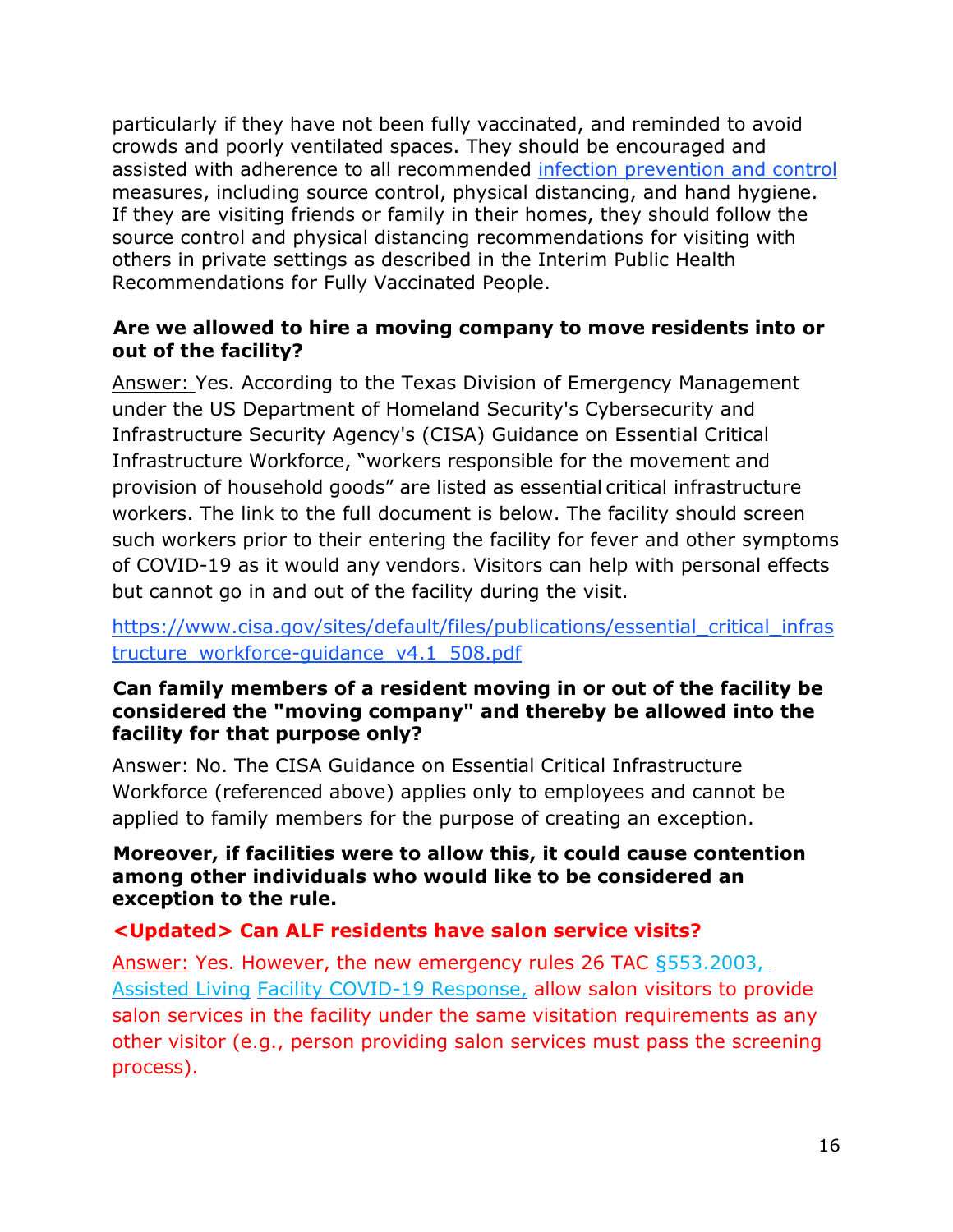### Initiative for free distribution of Antigen Testing

# <span id="page-16-0"></span>**Is a county positivity rate tied to ALF testing?**

Answer: The county positivity rate is not mandatorily tied to ALF testing. However, the ALF can use the county positivity rate to guide their testing policies and strategies.

### **How does the new initiative for free distribution of antigen test kits for essential caregiver's work?**

Answer: [PL 2020-49 \(Revised\)](https://apps.hhs.texas.gov/providers/communications/2020/letters/PL2020-49.pdf) has been revised to expand the availability of free BinaxNOW COVID-19 point of care (POC) antigen test kits. All long-term care providers can now request free BinaxNOW COVID-19 POC antigen test kits. The requested test kits can now be used to test any individuals, including residents, staff, and visitors. This letter describes the process to request distribution of a limited number of free BinaxNOW COVID-19 POC antigen test kits. Providers can apply for BinaxNOW COVID-19 POC antigen test kits until supplies are exhausted.

To request consideration for the free BinaxNOW POC antigen COVID-19 test kits, a facility must complete the Attestation for Free Test Kits, [LTCR Form](https://hhs.texas.gov/sites/default/files/documents/services/health/coronavirus-covid-19/attestation-free-covid-19-test-kits.pdf)  [2198.](https://hhs.texas.gov/sites/default/files/documents/services/health/coronavirus-covid-19/attestation-free-covid-19-test-kits.pdf) An ALF must submit the completed attestation to the HHSC Regional Director or designee for the region in which the provider is located. To request consideration for the free test kits for essential caregivers, a HCSSA must submit the completed attestation to the HHSC Regional Director or designee in the region in which the in resident hospice unit is located. To request consideration for the free test kits for HCSSA staff going into an ALF must submit the completed attestation to the HHSC Regional Director or designee where the ALF is located. The Regional Director or designee will elevate the completed attestation form to the State Operations Center in TDEM. Staff from HHSC Long-term Care Regulation (LTCR) and the TDEM will review the completed attestation form for accuracy and completeness. Staff may require and request documentation from the provider to support the attestation

# **Can facilities use any of the antigen tests?**

Answer: Any type of approved consumer test for COVID-19 can be used, or a facility can require documentation of a negative test taken elsewhere.

# **Where can I find information on reporting Point of care Antigen results?**

Answer: HHSC has published [Provider Letter 20-46 Reporting Guidance for](https://apps.hhs.texas.gov/providers/communications/2020/letters/PL2020-46.pdf) Long-Term Care Providers – [Point-of-Care Antigen Testing \(PDF\) f](https://apps.hhs.texas.gov/providers/communications/2020/letters/PL2020-46.pdf)or NFs and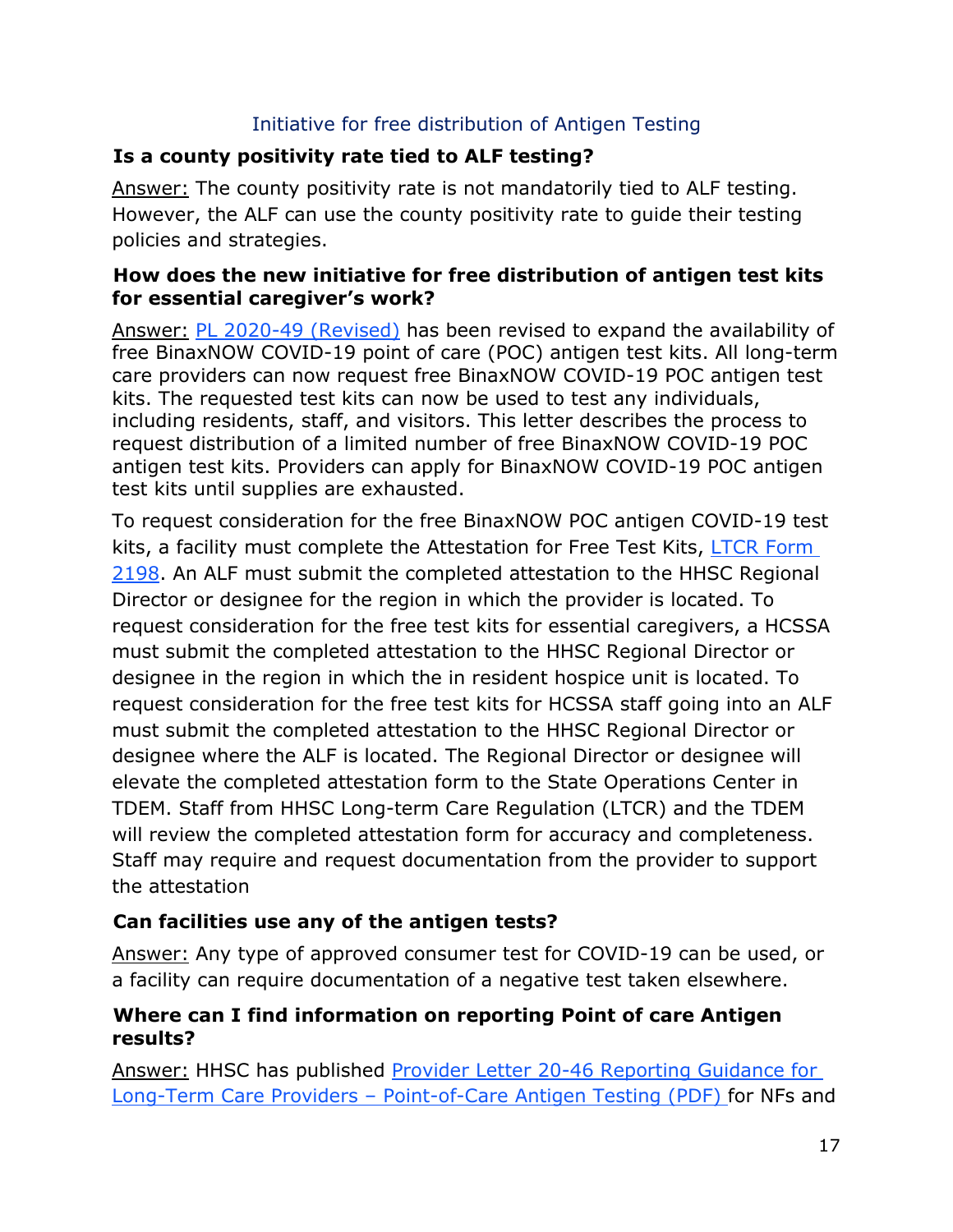ALFs. PL 20-46 outlines responsibilities related to reporting COVID-19 test results for providers conducting point-of-care antigen tests within their facilities. This letter is not intended for use by providers that do not conduct COVID-19 POC tests within their facility. Providers that do not conduct COVID-19 POC tests within their facility may refer to [PL 20-37.](https://apps.hhs.texas.gov/providers/communications/2020/letters/PL2020-37.pdf)

# **How soon can our facility start testing?**

Answer: Once a facility receives a CLIA waiver number, it can begin testing.

## **Does the essential caregiver test positive count against the facility as far as an outbreak?**

Answer: No, the essential caregiver is not included in the definition of an outbreak, which is a laboratory-confirmed case of COVID-19 identified in either a resident or paid or unpaid staff. However, the positive result must be reported through the CLIA program.

# CLIA Waivers

## <span id="page-17-0"></span>**Where can I find the latest CLIA Guidance During the COVID-19 Emergency?**

Answer: The updated FAQs for CLIA Guidance During the COVID-19 Emergency can be found on the CMS website under the [CLIA FAQs.](https://www.cms.gov/files/document/frequently-asked-questions-faqs-clia-guidance-during-covid-19-emergency.pdf)

# **How long does it take to get a CLIA waiver?**

Answer: The current goal is 48 hours if all forms are filled out correctly with no errors. Once the waiver number is returned to the requestor in an email, a facility can begin testing. The waiver process is currently at 72 hours. The applicants should indicate that the CLIA waiver is requested in reference to "LTC COVID testing requirements" to expedite the request.

# **Where do I send my CLIA waiver request and questions?**

Answer: If you have any questions about the application process, please call your [CLIA zone office \(PDF\).](https://hhs.texas.gov/sites/default/files/documents/doing-business-with-hhs/provider-portal/facilities-regulation/health-facility-compliance-zones.pdf) Please forward completed documents to your appropriate CLIA zone office in order for your CLIA application to be accepted and processed. Your application will not be processed until all requested information is received and approved by this office.

# **How much will the CLIA waiver cost?**

Answer: Do not send CLIA fee payments with the initial application. After an initial application has been received by the Health Facility Compliance zone office and a CLIA number has been assigned, a facility will receive a fee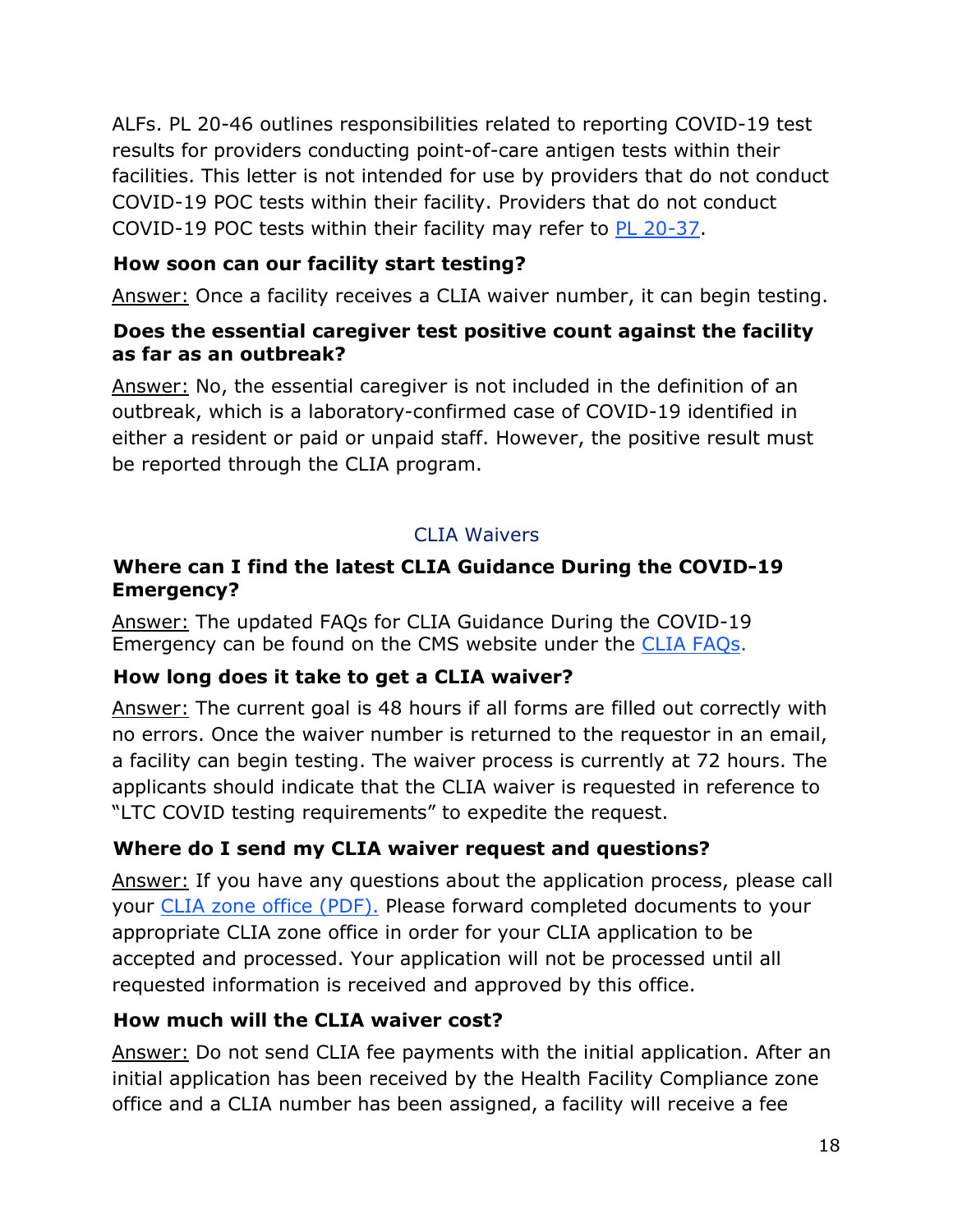coupon with which to submit a fee payment. For more information, see the Centers for Medicare and Medicaid Services, [CLIA Certificate Fee Schedule.](https://www.cms.gov/Regulations-and-Guidance/Legislation/CLIA/CLIA_Certificate_Fee_Schedule.html)

# **What information is required for a CLIA certificate?**

Answer: The information required for a CLIA Certificate includes:

For section I, General Information with the facility name, federal tax ID number, email address, telephone and fax numbers, facility address (physical location), and a mailing/ billing address. Then select the desired send fee coupon to this address, send certificate to this address, and fill in corporate address if necessary. Fill in the name of the director along with their credentials.

For section II, Type of Certificate requested, you will select "Certificate of Waiver."

For section III, you will need to select 04 for Assisted Living Facility.

For section IV, you will need to fill out the times you are planning by start and end each day or simply check the 24-hour box.

For section V, if your facility has multiple sites, you will need to determine if the certificate is to cover a single site or multiple ones. If the desired certificate is for a single, select no, and go to the next section. If yes, then you will need to answer:

- Is this a laboratory that is not at a fixed location?
- Is this a not-for-profit or federal, state or local government laboratory?
- Is this a hospital with several laboratories located at contiguous buildings?

For section VI, you will need to identify the waived testing (to be) performed and be as specific as possible.

If you are only applying for a Certificate of Waiver you can skip to section IX.

For section IX, Type of control, you will need to select if you are a voluntary nonprofit type, for profit or government type.

For section X, Director affiliation with other laboratories, you will need to disclose other CLIA numbers that the director is associated with along with the names of those laboratories.

After filling out all the applicable sections, review the "Attention: Read the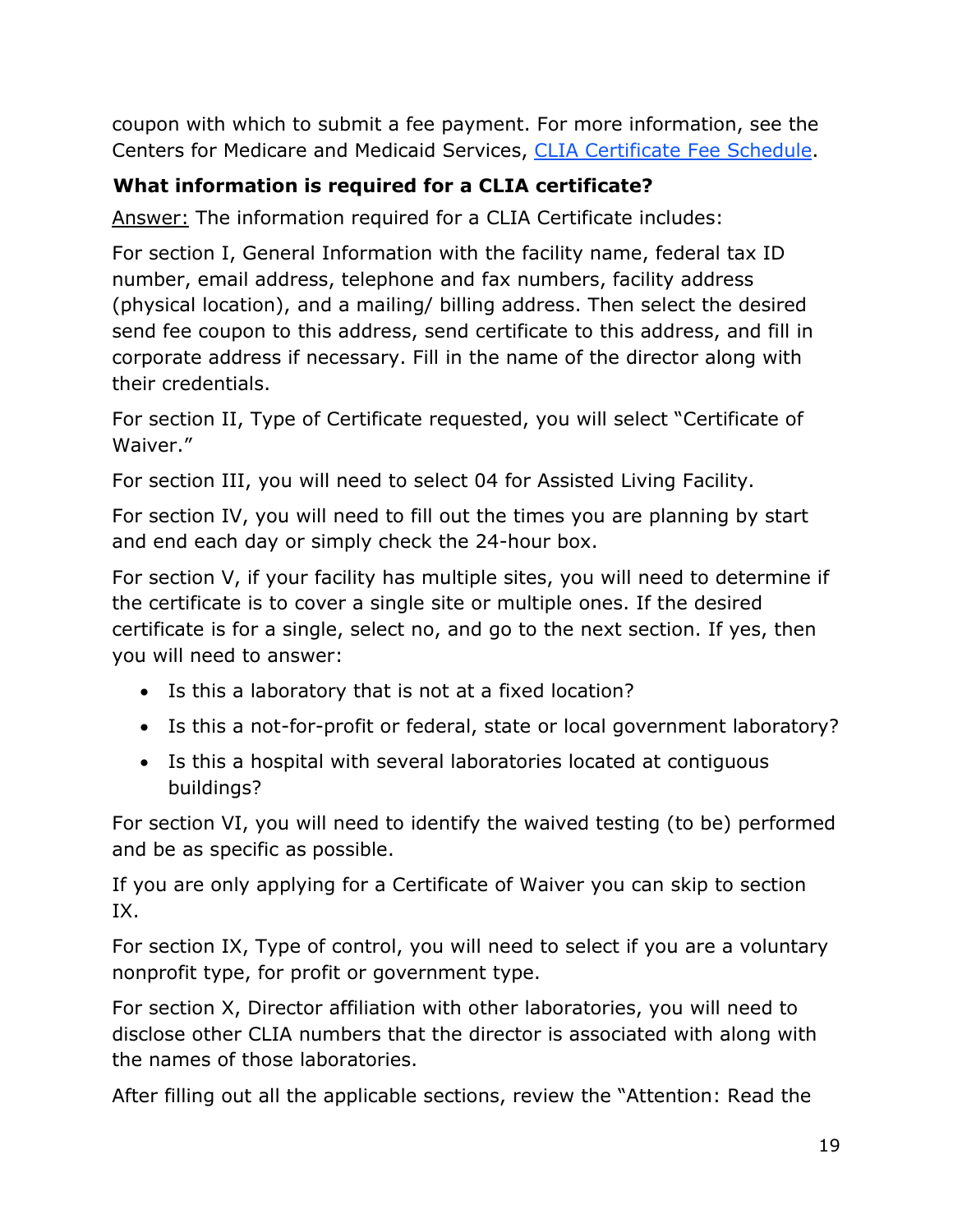following carefully before signing the application" section. Once the form is filled out you agree to everything on the form, sign it and then it must be sent to your local State Agency. Do not send any payment with your completed application. For more detailed information on instructions for how to complete this for please refer to page 6 of the [CMS-116](https://www.cms.gov/Medicare/CMS-Forms/CMS-Forms/Downloads/CMS116.pdf) or the [quick start](https://www.cms.gov/files/document/cms-clia-laboratory-quick-start-guide-remediated.pdf) [guide.](https://www.cms.gov/files/document/cms-clia-laboratory-quick-start-guide-remediated.pdf)

The CLIA application is used for a variety of services. ALFs requesting a CLIA waiver in order to provide COVID-19 testing should indicate this in Section VI of the form. The form asks for the facility name, physical address, type of certification requested (CLIA waiver), and the type of facility requesting the information. There are also specific instructions relating to which sections the facility needs to fill out and how to do so.

[https://www.cms.gov/regulations-and](https://www.cms.gov/regulations-and-guidance/legislation/clia/downloads/howobtaincertificateofwaiver.pdf)[guidance/legislation/clia/downloads/howobtaincertificateofwaiver.pdf](https://www.cms.gov/regulations-and-guidance/legislation/clia/downloads/howobtaincertificateofwaiver.pdf)

**Staff** 

### <span id="page-19-0"></span>**<Updated> What is the most current CDC guidance on staffing?**

Answer: The CDC's [Interim Guidance for Managing Healthcare Personnel](https://www.cdc.gov/coronavirus/2019-ncov/hcp/guidance-risk-assesment-hcp.html?CDC_AA_refVal=https%3A%2F%2Fwww.cdc.gov%2Fcoronavirus%2F2019-ncov%2Fhcp%2Freturn-to-work.html)  [with SARS-CoV-2 Infection or Exposure to SARS-CoV-2](https://www.cdc.gov/coronavirus/2019-ncov/hcp/guidance-risk-assesment-hcp.html?CDC_AA_refVal=https%3A%2F%2Fwww.cdc.gov%2Fcoronavirus%2F2019-ncov%2Fhcp%2Freturn-to-work.html) details guidance for providers to determine the duration of staff restrictions based on infection and exposure. Follow the Conventional, Continency, and Crisis columns on the provided table where applicable.

#### **Can US postal workers be allowed to deliver mail to residents in ALF that share a lobby with a Skilled Nursing Facility if they refuse to be screened?**

Answer: The [Expansion of Reopening Visitation Emergency Rule](https://hhs.texas.gov/sites/default/files/documents/doing-business-with-hhs/provider-portal/long-term-care/nf/nf-covid-19-expansion-reopening-visitation-emergency-rule.pdf) requires all individuals to be screened upon entering the facility, except for emergency services personnel in an emergency. However, a facility cannot impede on a postal worker's ability to deliver mail per 18 U.S. Code §1701. The facility must find a solution that adheres to both state and federal requirements. If possible, the facility may consider finding an alternate site for the postal worker to deliver mail that does not require the postal worker to enter the shared lobby. However, the mailboxes or other approved delivery location might be located in the shared lobby and there may not be an alternate site for the postal worker to deliver the mail. If the postal worker is unable to deliver the mail to an alternate site and refuses to be screened, the facility should permit the postal worker to perform the functions of their job but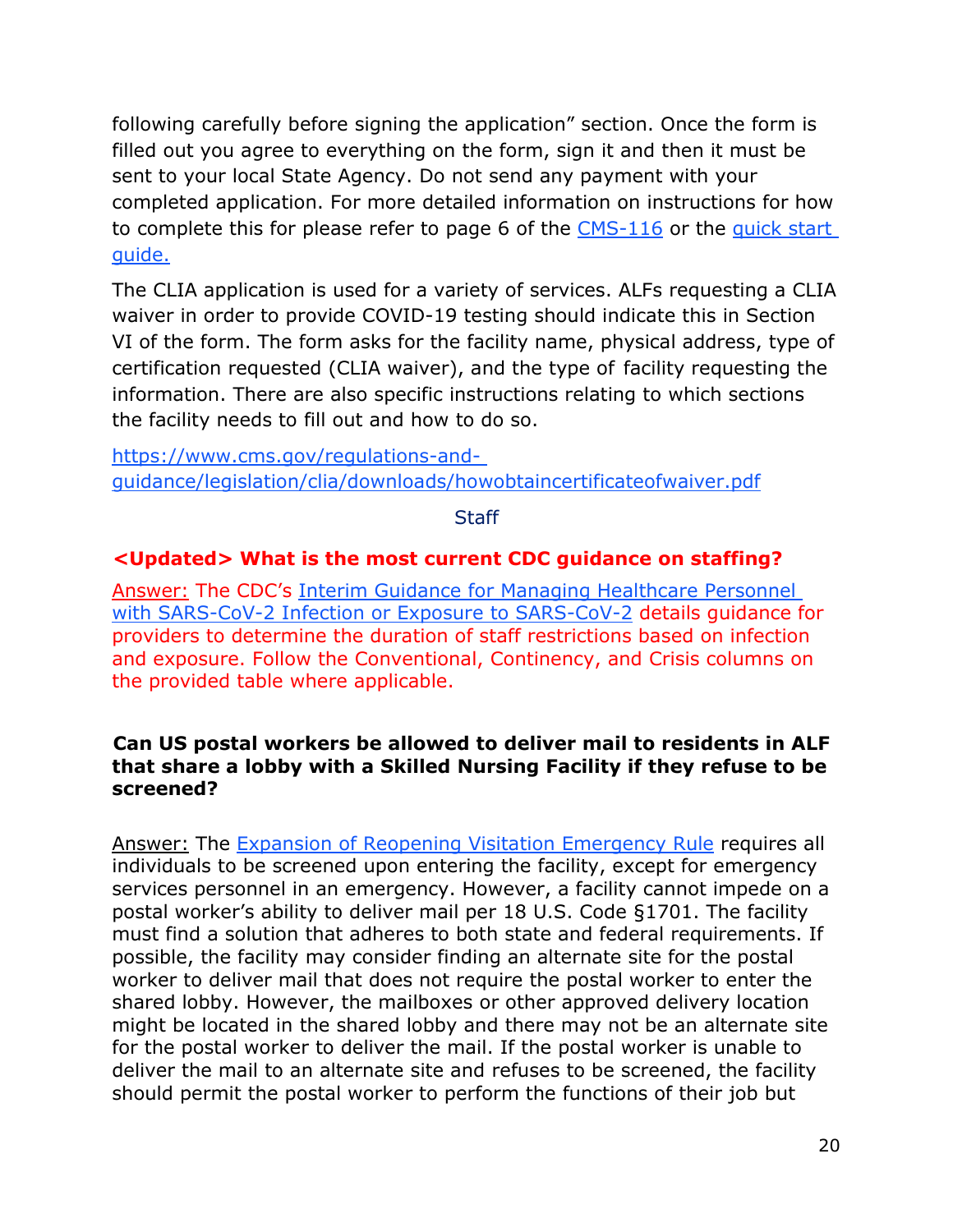limit their access to only the location of the mail delivery.

The facility should document:

- the reason the postal worker was not screened, such as they refused;
- why they were permitted to carry out the functions of their job anyway, such as 18 U.S. Code §1701; and
- the IPC measures taken, such as cleaning and sanitization of the area after mail delivery and limiting the postal worker's access to a specific area only.

### **<Updated> Do fully vaccinated staff with higher-risk exposure need to be restricted from work for 14 days following exposure?**

Answer: No. The CDC has provided updated guidance for [Return to Work](https://www.cdc.gov/coronavirus/2019-ncov/hcp/return-to-work.html)  [Criteria for HCP with Confirmed or Suspected COVID-19 Infection](https://www.cdc.gov/coronavirus/2019-ncov/hcp/return-to-work.html) and the [Quarantine and Isolation guidelines.](https://www.cdc.gov/coronavirus/2019-ncov/your-health/quarantine-isolation.html) Due to the rapidly changing nature of the CDC's return to work, quarantine, and isolation guidelines, facilities must visit the CDC's website and review the guidance to select which return to work situation is applicable.

# **<Updated>Can asymptomatic staff continue to work?**

Answer: Asymptomatic staff who are up to date on their vaccinations can continue to work and have no work restrictions. Staff who are not up-to-date have to follow the Conventional, Contingency, and Crisis chart for facilities found on the CDC Interim Guidance for Managing Healthcare Personnel with [SARS-CoV-2 Infection or Exposure to SARS-CoV-2](https://www.cdc.gov/coronavirus/2019-ncov/hcp/guidance-risk-assesment-hcp.html?CDC_AA_refVal=https%3A%2F%2Fwww.cdc.gov%2Fcoronavirus%2F2019-ncov%2Fhcp%2Freturn-to-work.html) depending on each individual facility's staffing ability.

# **<Updated> What are the CDC recommendations for health-care personnel who require a TB test?**

Answer: Refer to [PL 2020-25](https://www.hhs.texas.gov/sites/default/files/documents/providers/communications/2020/letters/PL2020-25.pdf) for guidance.

### **<Updated> Can the updated CDC guidance for shortened quarantine timeline apply to staff?**

Answer: Yes, it can. The criteria for when an employee may return to work depends on if the employee has symptoms of COVID-19 or has been diagnosed with COVID-19 and is in isolation, or if the employee has been exposed to COVID-19 and requires quarantine. Follow the CDC's [Return to](https://www.cdc.gov/coronavirus/2019-ncov/hcp/return-to-work.html)  [Work Criteria](https://www.cdc.gov/coronavirus/2019-ncov/hcp/return-to-work.html) for more guidance.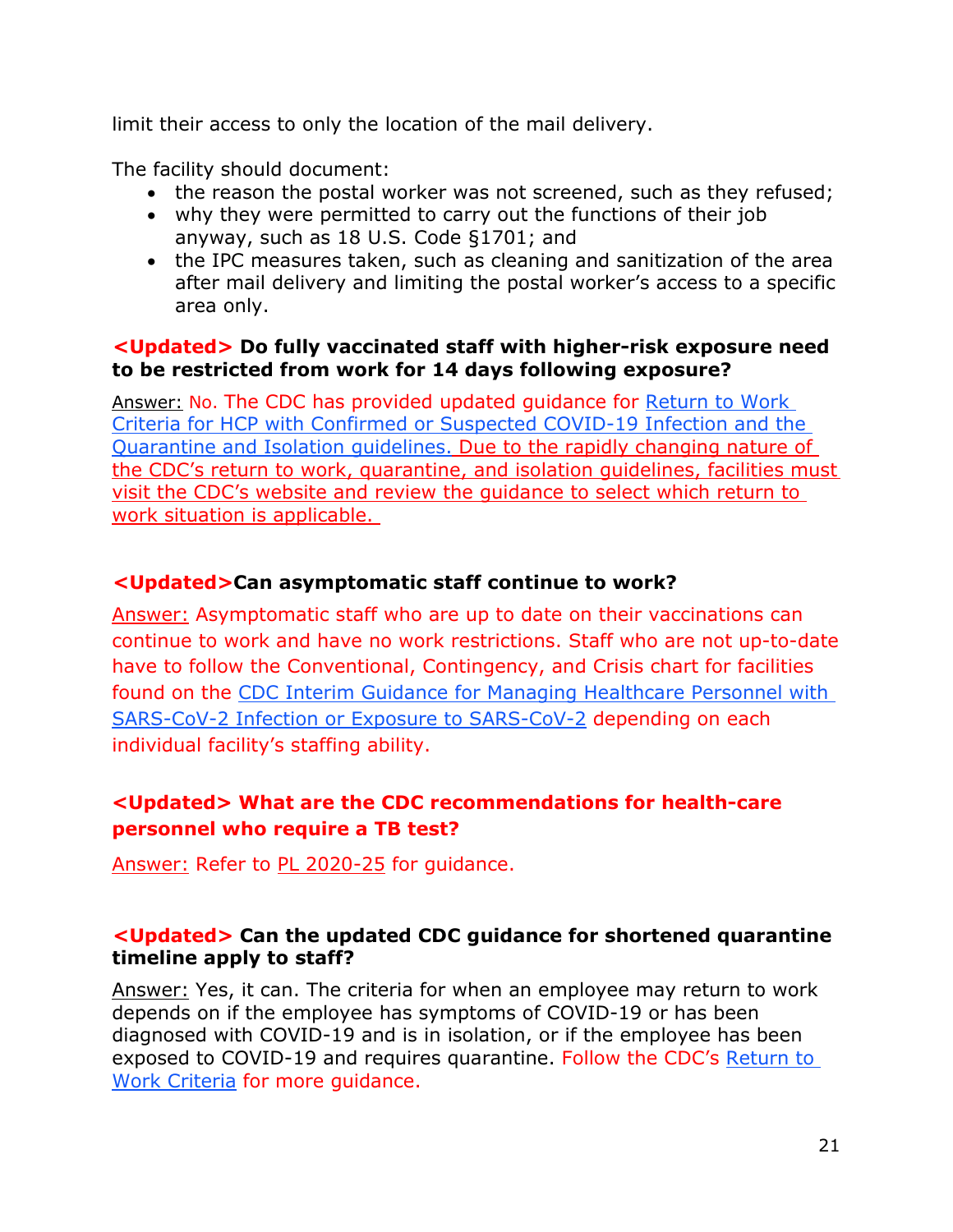### **Are home health and hospice staff required to be designated as essential caregivers in order to provide care in an ALF?**

Answer: No. Hospice and home health aides can be designated as essential caregivers under the rules. However, as they are already considered under the rules as "providers of essential services," they need not be designated as essential caregivers (and thus be limited by the applicable restrictions on such persons) to provide care in an ALF.

### **Who are providers of essential services?**

Answer: The rules at 26 TAC [§553.2003](https://hhs.texas.gov/sites/default/files/documents/doing-business-with-hhs/providers/long-term-care/alf/alf-covid-19-expanision-reopening-visitation-emergency-rule.pdf) define providers of essential services as contract doctors or nurses, home health and hospice workers, health care professionals, contract professionals, and clergy members and spiritual counselors, whose services are necessary to ensure resident health and safety.

#### **<Updated> What are some of the CDC's return to work practices and work restrictions?**

Answer: The CDC has updated its [Interim Guidance for Managing Healthcare](https://www.cdc.gov/coronavirus/2019-ncov/hcp/guidance-risk-assesment-hcp.html?CDC_AA_refVal=https%3A%2F%2Fwww.cdc.gov%2Fcoronavirus%2F2019-ncov%2Fhcp%2Freturn-to-work.html)  [Personnel with SARS-CoV-2 Infection or Exposure to SARS-CoV-2](https://www.cdc.gov/coronavirus/2019-ncov/hcp/guidance-risk-assesment-hcp.html?CDC_AA_refVal=https%3A%2F%2Fwww.cdc.gov%2Fcoronavirus%2F2019-ncov%2Fhcp%2Freturn-to-work.html) as of Jan. 21, 2022. In general, asymptomatic HCP who have had a higher-risk exposure do not require work restriction if they are up-to-date with all recommended COVID-19 vaccine doses and do not develop symptoms or test positive for SARS-CoV-2. Due to the rapidly changing nature of the CDC's return to work guidelines, facilities must visit the CDC's website and review the guidance to select which return to work situation is applicable.

#### **If an ALF employee or an essential visitor has treated an individual or resident with confirmed COVID-19 but used the appropriate PPE while providing care, can that person continue to treat ALF residents or is the person prohibited from doing so for 14 days?**

Answer: Any staff or essential visitor that is providing services while using the appropriate PPE is not prohibited from providing services to additional resident's while being consistent with the CDC guidelines. If an employee has unprotected exposure, then the facility must make the decision to isolate the staff member while they monitor the signs and symptoms of the infection, also consistent with CDC guidelines, or ensure the employee goes home to self-quarantine.

Due to the evolving situation requiring frequent updates, the facility must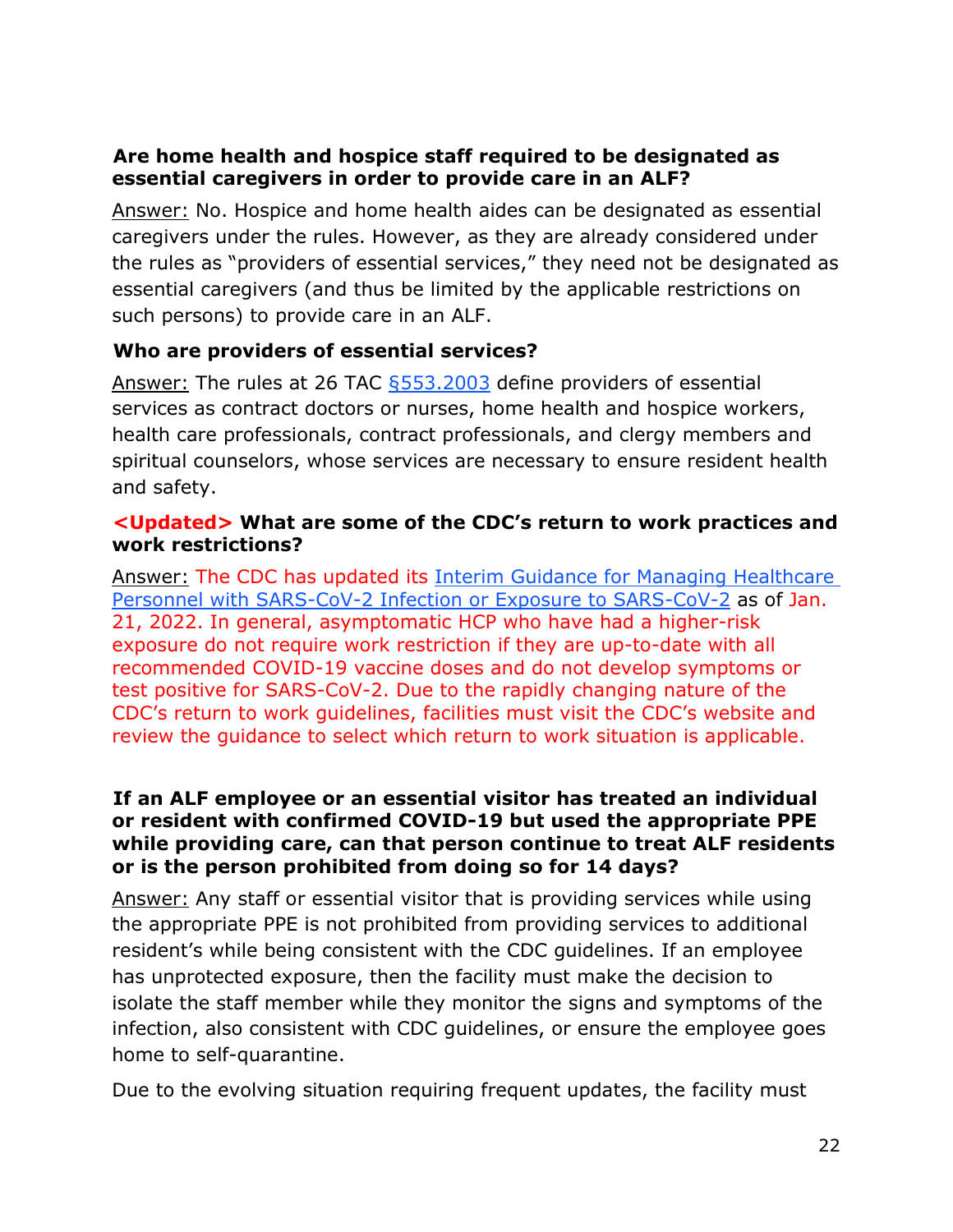continue to follow the most current guidance as provided by [Health and](https://hhs.texas.gov/services/health/coronavirus-covid-19) [Human Services Commission](https://hhs.texas.gov/services/health/coronavirus-covid-19) (HHSC), the [Centers for Disease Control](https://www.cdc.gov/coronavirus/2019-nCoV/index.html) (CDC), the [Department of State Health Services](https://dshs.texas.gov/coronavirus/) (DSHS) and your local public health department to reduce the risk of spreading the virus to residents served.

# **What is the best thing to do for facilities that have staff that go to multiple facilities?**

Answer*:* The facility needs to know if employees work in multiple facilities and be able to contact the other facility if the employee gets COVID. Health care personnel (HCP) who work in multiple locations can pose higher risk and should be asked about exposure to facilities with recognized COVID-19 cases. Facilities must screen all HCP at the beginning of their shift for fever and respiratory symptoms. If an HCP is ill, the HCP should don a facemask and leave the workplace. Facilities should also use the CDC's [exposure risk](https://www.cdc.gov/coronavirus/2019-ncov/hcp/guidance-risk-assesment-hcp.html?CDC_AA_refVal=https%3A%2F%2Fwww.cdc.gov%2Fcoronavirus%2F2019-ncov%2Fhcp%2Freturn-to-work.html)  [assessment table](https://www.cdc.gov/coronavirus/2019-ncov/hcp/guidance-risk-assesment-hcp.html?CDC_AA_refVal=https%3A%2F%2Fwww.cdc.gov%2Fcoronavirus%2F2019-ncov%2Fhcp%2Freturn-to-work.html) for guidance on how to handle staff that have had different levels of exposure to COVID-19 cases. Each person only needs one COVID-19 test.

A facility must develop and implement a policy regarding staff working with other long-term care (LTC) providers that limits the sharing of staff with other LTC providers and facilities, unless required in order to maintain adequate staffing at a facility. However, that staff member will need to provide documentation of the testing to all facilities where they work.

# **What can an ALF do to protect its staff?**

Answer: Facilities must ensure they have an emergency preparedness plan that addresses all required elements as addressed in 26 TAC §553.275 including:

- Universal precautions by using PPE supplies, conservation strategies, and strategies to address possible shortages;
- Staffing and contingency plans;
- Provisions of health and safety services such as dialysis, oxygen, and hospice; and
- Ensuring uninterrupted supplies such as linen, food, medications and other needed supplies.

Facilities must comply with all infection control requirements as required in 26 TAC [§553.261\(f\),](https://texreg.sos.state.tx.us/public/readtac$ext.TacPage?sl=R&app=9&p_dir=&p_rloc=&p_tloc=&p_ploc=&pg=1&p_tac=&ti=26&pt=1&ch=553&rl=261) including: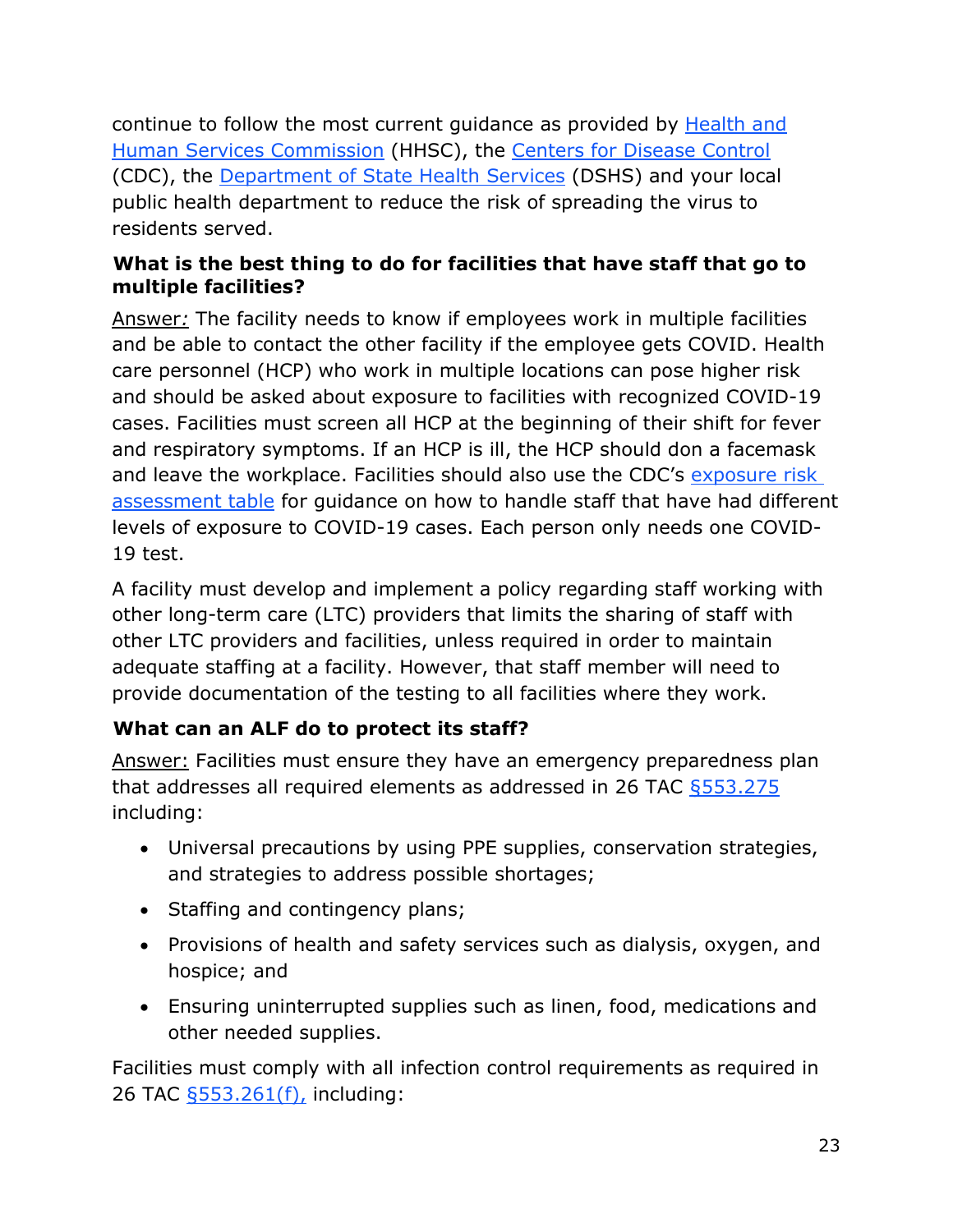- Reinforcing good hygiene practices for residents and staff such as proper handwashing, covering of coughs and sneezes, and use of hand sanitizer;
- Properly cleaning, disinfecting, and limiting sharing of medical equipment between residents and areas of the facility;
- Regularly disinfecting all workspaces such as nurse's stations, phones, and internal radios; and
- Actively and consistently monitoring residents for potential symptoms of respiratory infections.

The CDC provides additional guidance on [how to clean and disinfect](https://www.cdc.gov/coronavirus/2019-ncov/community/disinfecting-building-facility.html?CDC_AA_refVal=https%3A%2F%2Fwww.cdc.gov%2Fcoronavirus%2F2019-ncov%2Fprepare%2Fdisinfecting-building-facility.html) different surfaces throughout the facility.

Facilities should have PPE available, be equipped with soap and hand sanitizer, and any other disinfecting agents to maintain a healthful environment and provide staff with adequate office supplies to avoid sharing.

## **<Updated> Does one positive case of COVID-19 in a resident or staff constitute an outbreak?**

Answer: Yes. 26 TAC  $\S 553.2003(a)(8)$  defines an outbreak as one or more laboratory confirmed cases of COVID-19 identified in either a resident or paid or unpaid staff who have been present in the facility in the last 14 days.

### **<Updated> Is it mandatory that an ALF follow DSHS guidance regarding when and how an employee can return to work?**

Answer: DSHS developed its strategies for healthcare personnel with confirmed COVID-19 returning to work which aligns with [current CDC](https://www.cdc.gov/coronavirus/2019-ncov/hcp/guidance-risk-assesment-hcp.html?CDC_AA_refVal=https%3A%2F%2Fwww.cdc.gov%2Fcoronavirus%2F2019-ncov%2Fhcp%2Freturn-to-work.html)  [guidance.](https://www.cdc.gov/coronavirus/2019-ncov/hcp/guidance-risk-assesment-hcp.html?CDC_AA_refVal=https%3A%2F%2Fwww.cdc.gov%2Fcoronavirus%2F2019-ncov%2Fhcp%2Freturn-to-work.html) The CDC has provided updated guidance for [Return to Work](https://www.cdc.gov/coronavirus/2019-ncov/hcp/return-to-work.html)  [Criteria for HCP with Confirmed or Suspected COVID-19 Infection](https://www.cdc.gov/coronavirus/2019-ncov/hcp/return-to-work.html) and the [Quarantine and Isolation guidelines.](https://www.cdc.gov/coronavirus/2019-ncov/your-health/quarantine-isolation.html) Due to the rapidly changing nature of the CDC's return to work, quarantine, and isolation guidelines, facilities must visit the CDC's website and review the guidance to select which return to work situation is applicable.

# **How do I take care of a COVID-19 positive resident's laundry?**

Answer: You can wash the resident's laundry with other resident laundry. Here are tips for how to handle such laundry:

• Wear disposable gloves when handling dirty laundry, then throw the gloves away;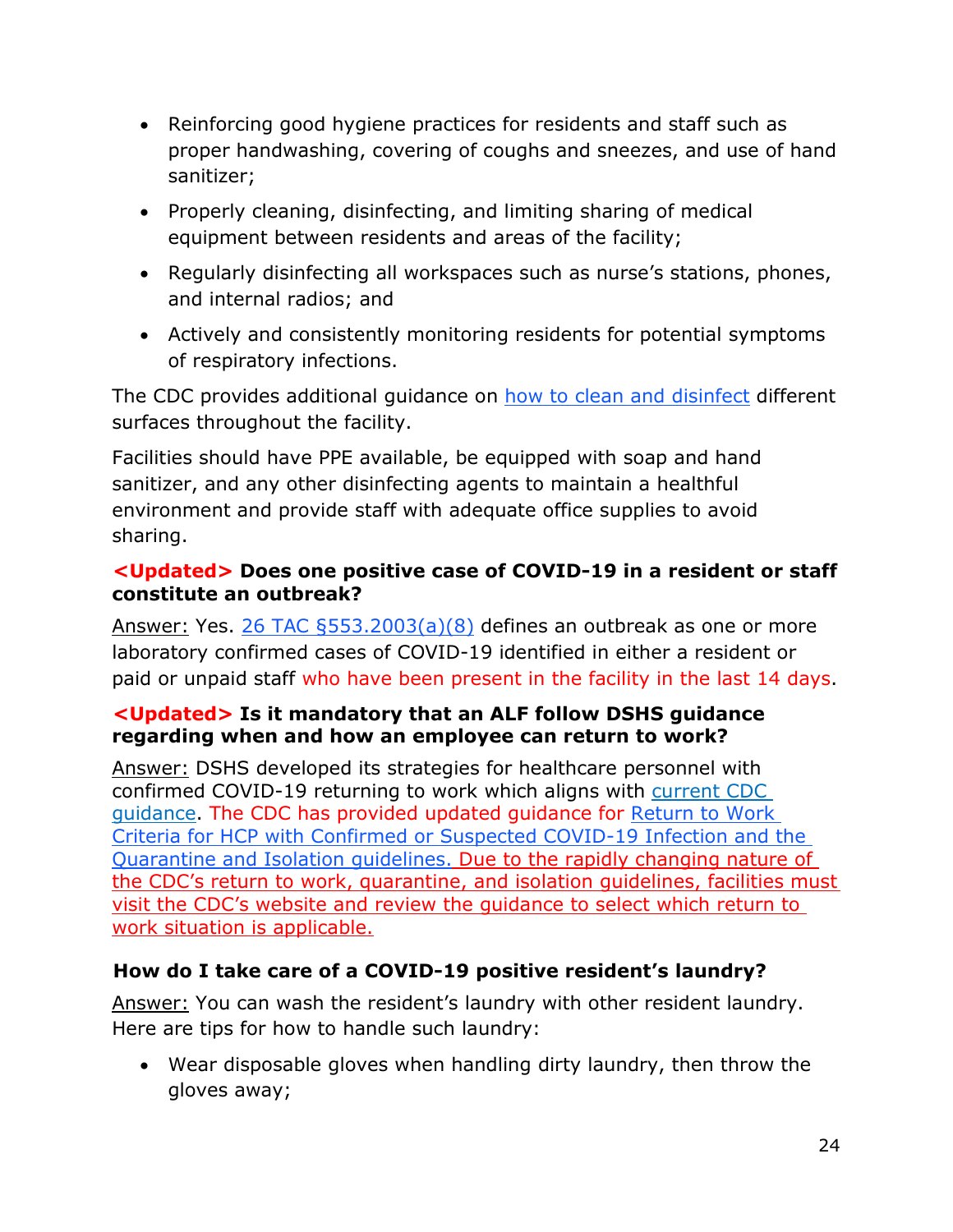- Don't shake dirty laundry if you can avoid it; and
- Wash items using the warmest possible water, and dry items completely.

# Trips Away from the Facility

# <span id="page-24-0"></span>**Where can I find information on the COVID-19 Travel Recommendations by Destination?**

Answer: The link below is a CDC updated website that is updated regularly by the CDC.

**[https://www.cdc.gov/coronavirus/2019-ncov/travelers/map-and](https://www.cdc.gov/coronavirus/2019-ncov/travelers/map-and-travel-notices.html)[travel-notices.html](https://www.cdc.gov/coronavirus/2019-ncov/travelers/map-and-travel-notices.html)**

# **After completing the COVID vaccine, can residents leave for a day trip away from the facility?**

Answer: Yes. Residents can leave the facility with or without the COVID vaccine, but they must be screened upon return.

# **<Updated> Can ALF residents leave the facility for any reason (e.g. doctor visits, funerals, family visits, etc.)? If they do, do they have to be quarantined when they come back?**

Answer: Yes. Residents may leave the facility. Facilities may not make policies that limit the resident's ability to leave the facility. Doing so is a violation of the resident's rights.

To keep residents safe, facilities should encourage residents to wear a facemask or cloth face covering (as tolerated) for source control whenever they leave the facility. The resident status would remain the same as it was before leaving the facility, as long as all infection prevention protocols are followed.

All residents and their loved ones are encouraged to follow infection control and prevention procedures to increase their own personal safety while they are enjoying time in the community or going to appointments.

Quarantine is not necessary for residents who:

- 1. leave the facility for less than 24 hours for appointments or outings;
- 2. **did not** have close contact with someone who is COVID-19 positive; and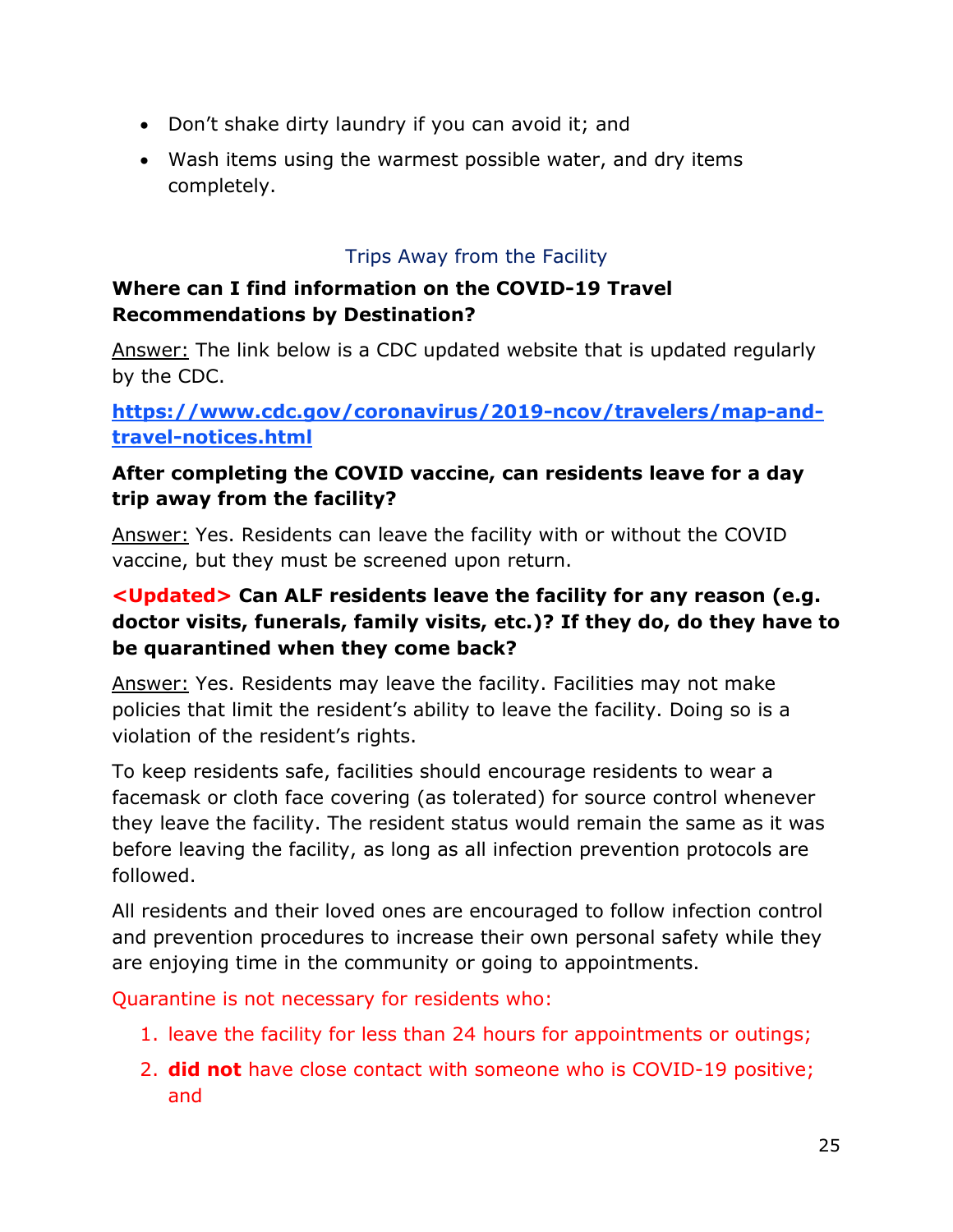3. who are up to date on their vaccines or have recovered from SARS-CoV-2 in the past 90 days.

Review the CDC guidance for [Create a Plan for Managing New Admissions](https://www.cdc.gov/coronavirus/2019-ncov/hcp/long-term-care.html#anchor_1631031505598)  [and Readmissions](https://www.cdc.gov/coronavirus/2019-ncov/hcp/long-term-care.html#anchor_1631031505598) for residents who leave the facility for longer than 24 hours.

### **Vaccinations**

#### <span id="page-25-0"></span>**<Updated>What are the CDC Recommendations on how to Stay Up to Date and Fully Vaccinated?**

Answer: As of April 2<sup>nd</sup>, the CDC recommends that you are up to date with your COVID-19 vaccines when you have followed the current recommendations listed on the [Stay Up to Date with Your Vaccines page.](https://www.cdc.gov/coronavirus/2019-ncov/vaccines/stay-up-to-date.html?CDC_AA_refVal=https%3A%2F%2Fwww.cdc.gov%2Fcoronavirus%2F2019-ncov%2Fvaccines%2Ffully-vaccinated.html)

**A person is up to date** with their COVID-19 vaccination if they have received all recommended doses in the primary series and [one booster](https://www.cdc.gov/coronavirus/2019-ncov/vaccines/booster-shot.html) when eligible. Getting a second booster is not necessary to be considered up to date at this time.

[Fully vaccinated](https://www.cdc.gov/coronavirus/2019-ncov/vaccines/stay-up-to-date.html?CDC_AA_refVal=https%3A%2F%2Fwww.cdc.gov%2Fcoronavirus%2F2019-ncov%2Fvaccines%2Ffully-vaccinated.html) means a person has received their primary series of COVID-19 vaccines. Everyone is still considered fully vaccinated two weeks after their second dose in a 2-shot series, such as the Pfizer, BioNTech or Moderna vaccines, or two weeks after a single-dose vaccine, such as the J&J/Janssen vaccine.

The CDC has their own [Frequently Asked Questions about COVID-19](https://www.cdc.gov/coronavirus/2019-ncov/vaccines/faq.html)  [Vaccination](https://www.cdc.gov/coronavirus/2019-ncov/vaccines/faq.html) web page.

[Pfizer-BioNTech COVID-19 Vaccine \(also known as COMIRNATY\) Overview](https://www.cdc.gov/coronavirus/2019-ncov/vaccines/different-vaccines/Pfizer-BioNTech.html)  [and Safety](https://www.cdc.gov/coronavirus/2019-ncov/vaccines/different-vaccines/Pfizer-BioNTech.html)

### **Can a facility have a policy that requires visitors be escorted during a visit with a resident?**

Answer: This would not be prohibited. A facility could have a policy that requires visitors to be escorted, but such a policy cannot be used to restrict visitation. This means that if the facility is short-staffed, it may not to deny or limit visitation because of its own policy.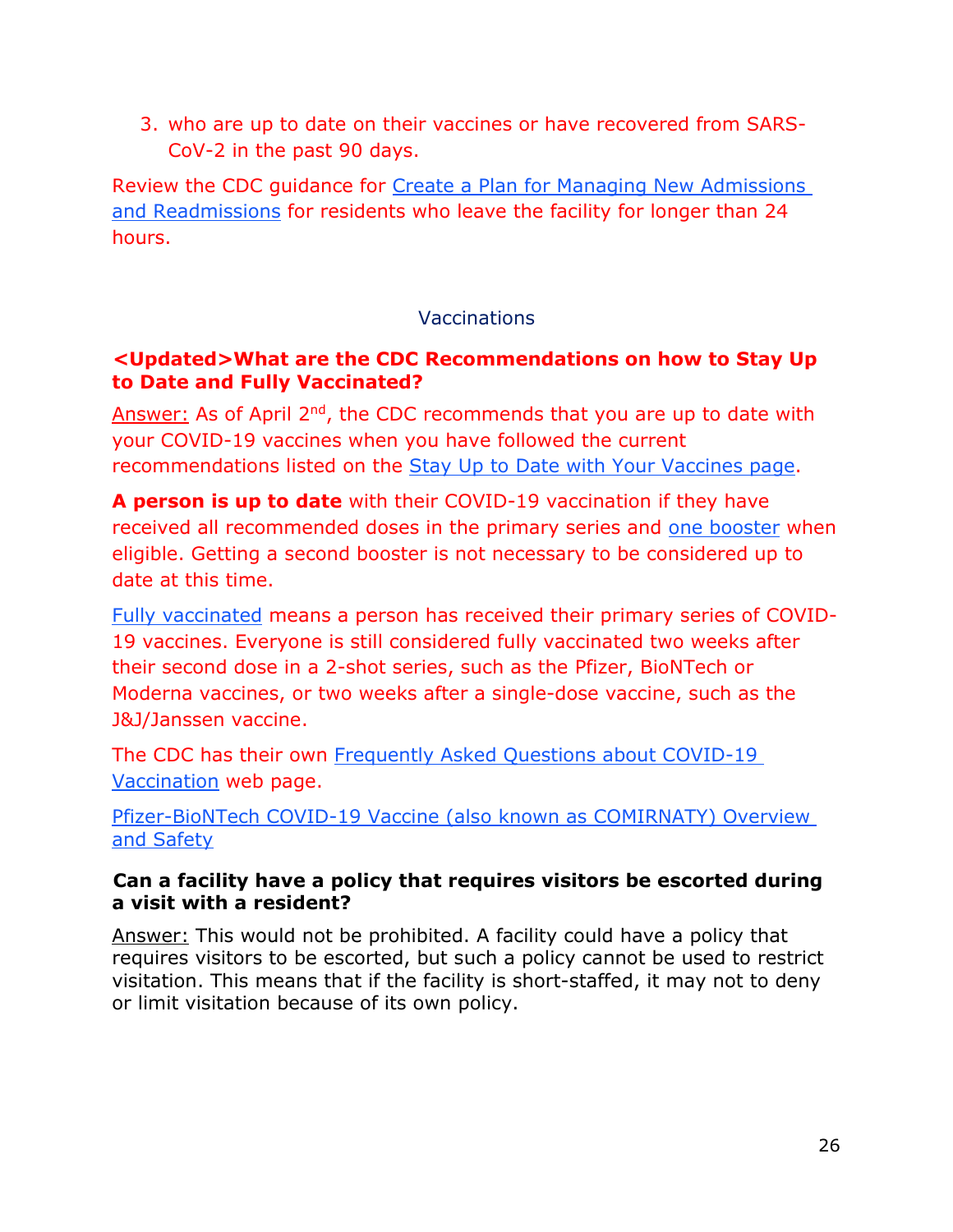# **Where can I find information about the Bamlanivimab therapy?**

Answer: Bamlanivimab is a neutralizing antibody drug, which means it contains man-made antibodies similar to the antibodies of residents who recovered from COVID-19. Scientists think these antibodies may help limit the amount of COVID-19 virus in a person's body. This could give a person's body more time to learn how to make its own antibodies.

HHSC LTCR and DSHS encourage LTC providers to contact the State Infusion Hotline at 1-800-742-5990 to request infusions of monoclonal antibodies and a medical team at their facility. LTC providers set up to provide infusions can also request immediate delivery of monoclonal antibody therapeutics to their facility.

Read the [letter \(PDF\)](https://hhs.texas.gov/sites/default/files/documents/doing-business-with-hhs/provider-portal/long-term-care/nf/how-request-monoclonal-anitbodies.pdf) for details and additional monoclonal antibody resources.

# **What are the requirements for how to properly contact HHSC regarding vaccination reporting?**

Answer: ALFs are required to report COVID-19 vaccinations administered in the facility to residents and staff, either by the facility or a pharmacy partner, and vaccinations of residents and staff that occurred outside of the facility, such as at a pharmacy, doctor's office, or local vaccination clinic. Do **not** include data for vaccinations administered to essential caregivers.

ALFs must submit this data to HHSC within 24 hours after each round of vaccinations is administered or within 24 hours after learning of the data. HHSC has developed a Survey Monkey tool to collect the data listed below: <https://www.surveymonkey.com/r/SRDM2GY.>

Please see Long-Term Care Regulation Provider Letter PL 2021-01 for full guidance on reporting vaccinations of staff and residents. Please see 26 TAC [§553.2004](https://www.hhs.texas.gov/sites/default/files/documents/doing-business-with-hhs/provider-portal/long-term-care/alf/alf-covid-vacc-data-reporting-rule-emergency-comm-system.pdf) ALF COVID-19 Vaccination Data Reporting for the emergency rule.

The Survey Monkey link is: [https://www.surveymonkey.com/r/SRDM2GY.](https://www.surveymonkey.com/r/SRDM2GY)

# **Does the testing regiment in a facility change once the majority of staff and residents have been fully vaccinated?**

Answer: No. DSHS and the CDC will continue to evaluate what precautions are needed. At this time, our public health partners do not recommend lessening current precautions.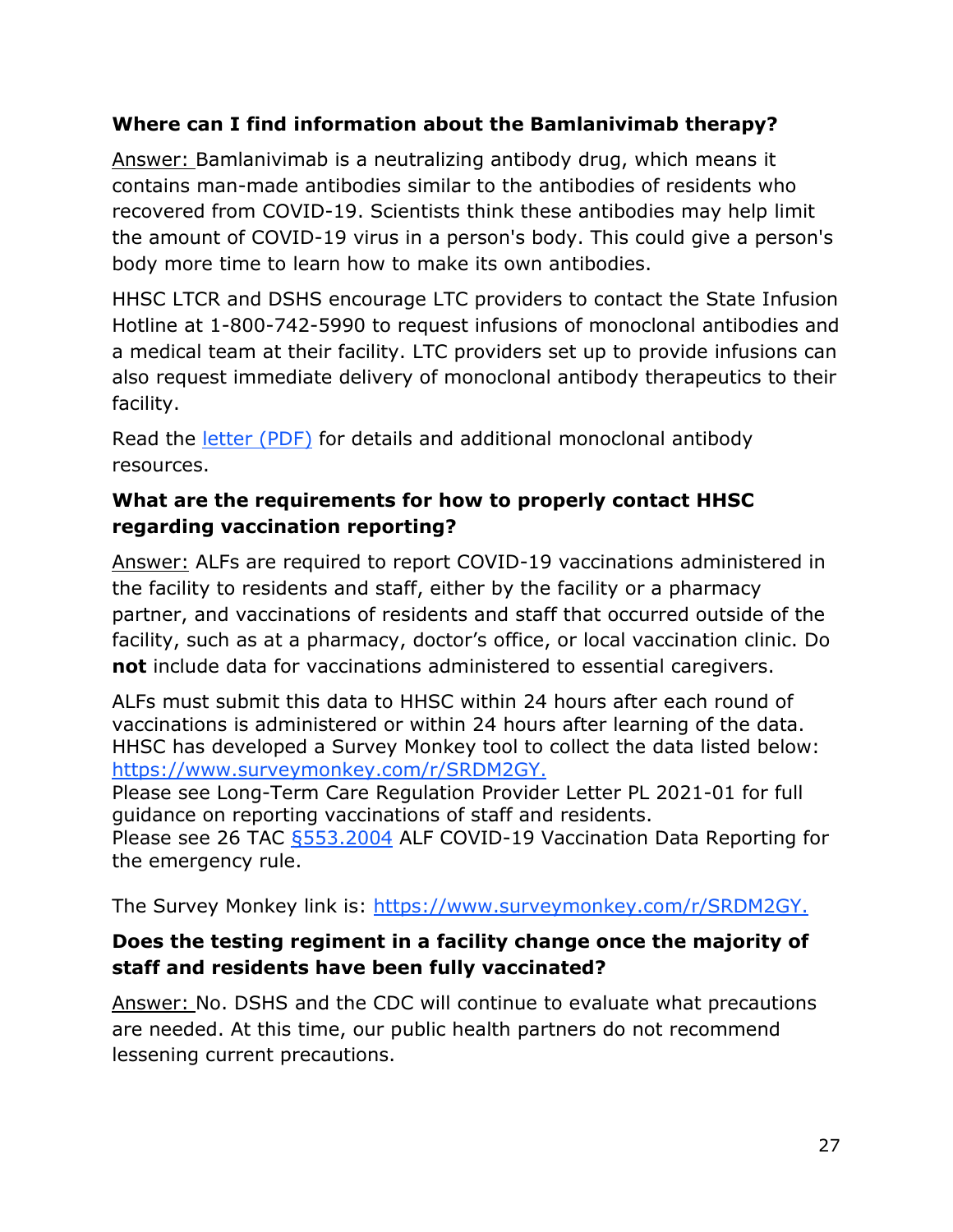# **<Updated> Can a facility place a new resident with a COVID-19 negative test in a semi-private room with a current resident who is COVID negative and has had the second vaccine?**

Answer: In general, quarantine is no longer recommended for fully vaccinated residents with following [close contact](https://www.cdc.gov/coronavirus/2019-ncov/hcp/infection-control-recommendations.html?CDC_AA_refVal=https%3A%2F%2Fwww.cdc.gov%2Fcoronavirus%2F2019-ncov%2Fhcp%2Fdisposition-hospitalized-patients.html#closecontact) to COVID-19 or those residents who have had COVID-19 infection in the prior 90 days. [Updated](https://www.cdc.gov/coronavirus/2019-ncov/hcp/infection-control-recommendations.html?CDC_AA_refVal=https%3A%2F%2Fwww.cdc.gov%2Fcoronavirus%2F2019-ncov%2Fhcp%2Fdisposition-hospitalized-patients.html#closecontact)  [quarantine recommendations](https://www.cdc.gov/coronavirus/2019-ncov/hcp/infection-control-recommendations.html?CDC_AA_refVal=https%3A%2F%2Fwww.cdc.gov%2Fcoronavirus%2F2019-ncov%2Fhcp%2Fdisposition-hospitalized-patients.html#closecontact) for fully vaccinated residents who have had close contact with someone with SARS-CoV-2 infection to align with recommendations more closely for the community.

# **Can someone get a COVID 19 vaccination at the same time as another vaccine?**

Answer: Wait at least 14 days after getting a COVID-19 vaccination before getting any other vaccine, including a flu or shingles vaccine. If you get another vaccine first, wait at least 14 days before getting your COVID-19 vaccine.

If a COVID-19 vaccine is inadvertently given within 14 days of another vaccine, you do **not** need to restart the COVID-19 vaccine series; you should still complete the series on schedule. When more data are available on the safety and effectiveness of COVID-19 vaccines administered simultaneously with other vaccines, the CDC can update this recommendation.

# **Are there any concerns between the TB tests and mRNA COVID-19 vaccines?**

Answer: No data is yet available on the impact of the [COVID-19](https://www.cdc.gov/coronavirus/2019-ncov/vaccines/different-vaccines/mRNA.html)  [mRNA](https://www.cdc.gov/coronavirus/2019-ncov/vaccines/different-vaccines/mRNA.html) vaccines on either the tuberculin skin test (TST) (administered by intradermal placement of 0.1 cc of purified protein derivative) or the interferon gamma release assay (IGRA). There is no immunologic reason to believe that a TST or blood draw for IGRA will hinder the effectiveness of COVID-19 mRNA vaccines.

# **Is it safe to give the vaccine to residents or staff who are COVID positive?**

Answer: The CDC recommends the vaccination [be offered](https://www.cdc.gov/vaccines/covid-19/info-by-product/clinical-considerations.html) to persons who previously had symptomatic or asymptomatic COVID-19infection. If a person has received the first dose then becomes COVID positive, the recipient can still get the second dose once they are free of COVID-like symptoms and have recovered. There is no minimal interval between infection and vaccination.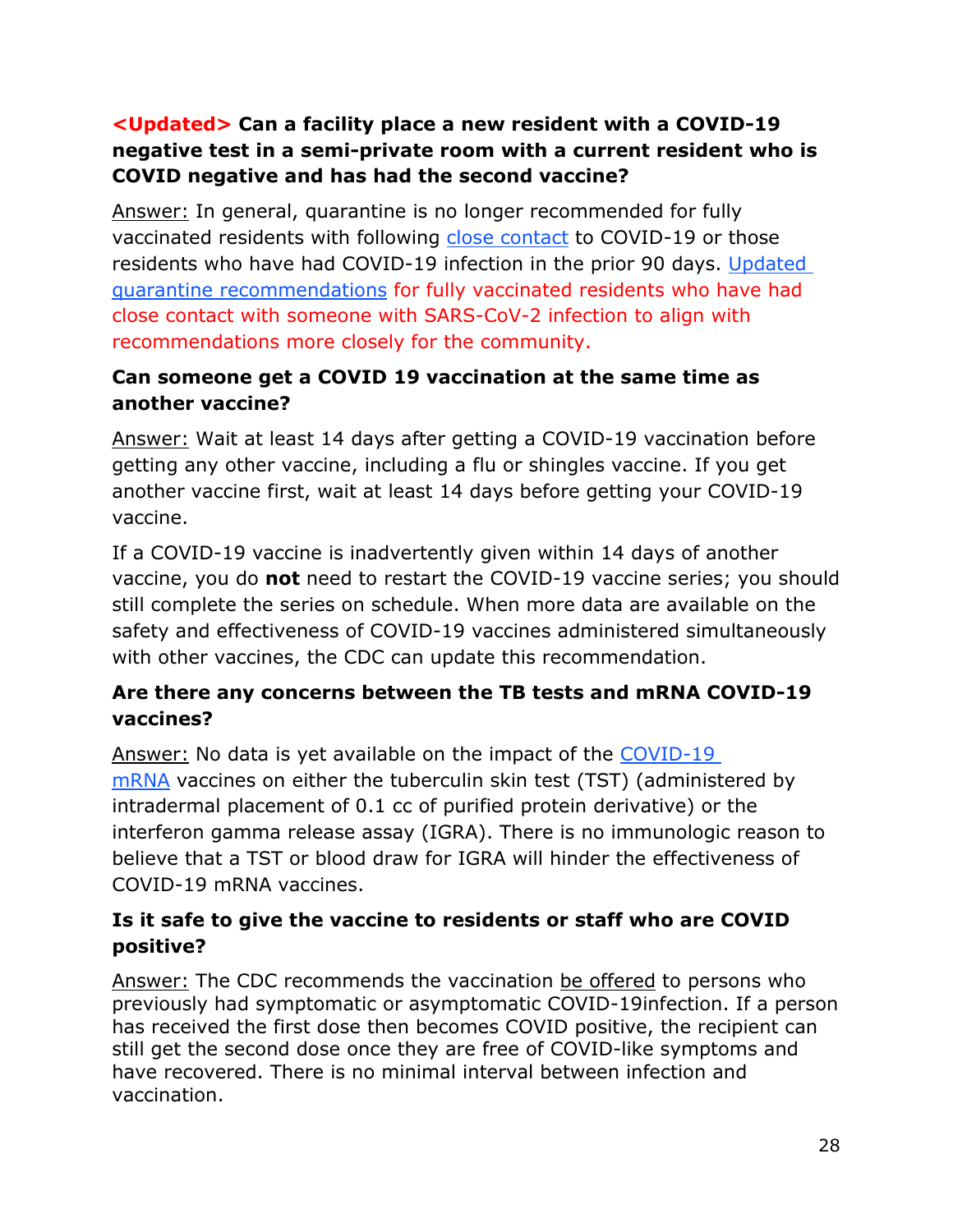# **Is it safe to give the vaccine to residents or staff who have recovered from COVID?**

Answer: The vaccination can be safely offered to persons regardless of history of prior symptomatic or asymptomatic COVID-19 infection.

# **Is it safe to give the vaccine to residents with unknown COVID status?**

Answer: Yes, but always screen residents for contraindications and precautions before a vaccine is administered, even if the same vaccine was administered previously.

### **What should the resident do if he or she has an allergic reaction?**

Answer: If the resident has an immediate allergic reaction  $-$  even if it was not severe — to any ingredient in an mRNA COVID-19 vaccine, the Centers for Disease Control and Prevention (CDC) recommends he or she should *not* get either of the currently available mRNA COVID-19 vaccines. If the resident had an immediate allergic reaction after getting the first dose of an mRNA COVID-19 vaccine, they should *not* get the second dose. The resident's doctor can refer the resident to a specialist in allergies and immunology to provide more care or advice.

# **<Updated> Where can I find the Long-Term Care Facility Tool Kit for vaccinations?**

Answer: The link for [COVID-19 Vaccines for Long-term Care Residents](https://www.cdc.gov/vaccines/covid-19/toolkits/long-term-care/index.html) has been updated February 24<sup>th</sup>, 2022 with information a facility needs to be prepared for the COVID vaccination.

#### **Does the choice of receiving the vaccine extend to residents with dementia?**

Answer: If the resident can express his or her wishes, then a decision should not be made over the resident's objections to receive or decline the vaccine. This situation should be addressed on a case-by-case basis.

#### **Can a person get a shingles vaccine in-between the COVID-19 vaccine shots?**

Answer: Per DSHS guidance, there are no contraindications for other vaccines with the COVID-19 vaccines.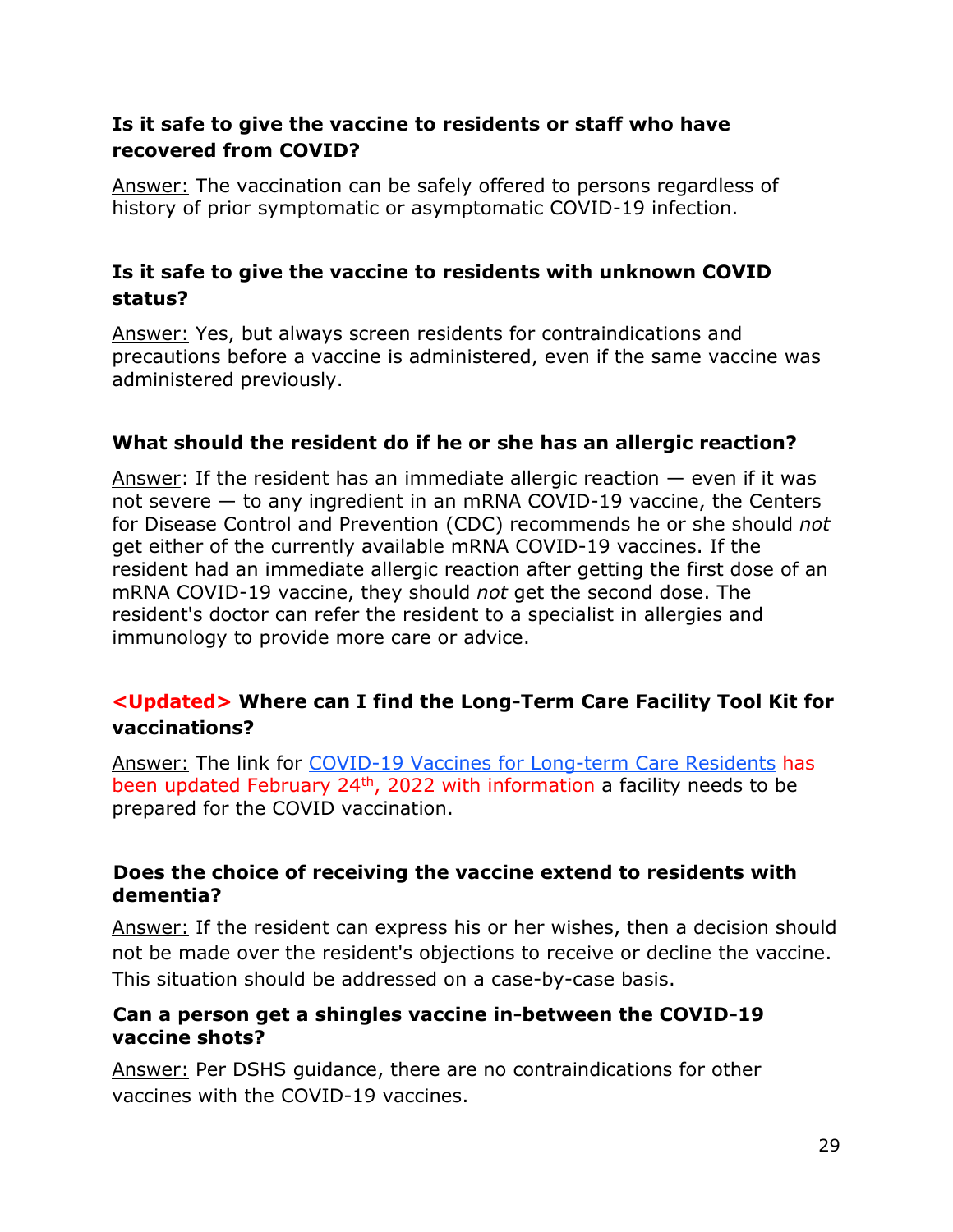### **If someone has already recovered from COVID-19, should they still get the COVID-19 vaccine?**

Answer: Yes. The CDC recommends that due to the severe health risks associated with COVID-19 and the fact that re-infection with COVID-19 is possible, vaccine should be offered regardless of whether a resident already had COVID-19 infection. Immunity from the COVID-19 vaccine may last longer than the natural immunity received through contracting COVID-19. People who currently have COVID-19 should not be vaccinated while being sick.

### **Where can I find information on the vaccination data survey and to determine what facilities are to report vaccinations administered by a facility or a pharmacy partner?**

Answer: [PL 2021-1](https://apps.hhs.texas.gov/providers/communications/2021/letters/PL2021-01.pdf) contains all the information needed to report the information such as methods, frequency, and parameters on the reporting of the vaccination data survey. The [Survey Monkey link](https://www.surveymonkey.com/r/SRDM2GY) to submit your data is also in [PL 2021-1.](https://apps.hhs.texas.gov/providers/communications/2021/letters/PL2021-01.pdf)

# **Do pharmacies report facility information?**

Answer: No, they report individual vaccinations.

# **What are the requirements necessary to be a vaccine provider?**

Answer: A "licensed signing clinician" will be required to enroll in the COVID-19 Vaccine Program. Licensed signing clinicians include medical doctors, nurse practitioners, and advanced practice nurses, among others.

Any medical professional is eligible to administer the COVID-19 vaccine, including but not limited to licensed nurses, medical assistants, emergency medical services (including paramedics or EMTs), or staff members granted authority to vaccinate by a signing clinician.

For additional guidance for PREP Act coverage for qualified technicians and pharmacy interns for COVID-19 vaccines, visit the [COVID-19 Vaccine](https://www.hhs.gov/sites/default/files/prep-act-guidance.pdf)  [Emergency Use Authorization \(EUA\) Fact Sheets page](https://www.hhs.gov/sites/default/files/prep-act-guidance.pdf) (CDC).

# **What is the COVID-19 Vaccine Provider hotline?**

Answer: If you have any questions or concerns, please call the DSHS

Vaccine Provider hotline at 877-835-7750. The COVID-19 hotline hours of operation are 8 a.m. to 5 p.m., Monday through Friday. You may also email [COVID19VacEnroll@dshs.texas.gov.](mailto:COVID19VacEnroll@dshs.texas.gov)

# **Will residents or staff who have recovered from COVID-19 receive**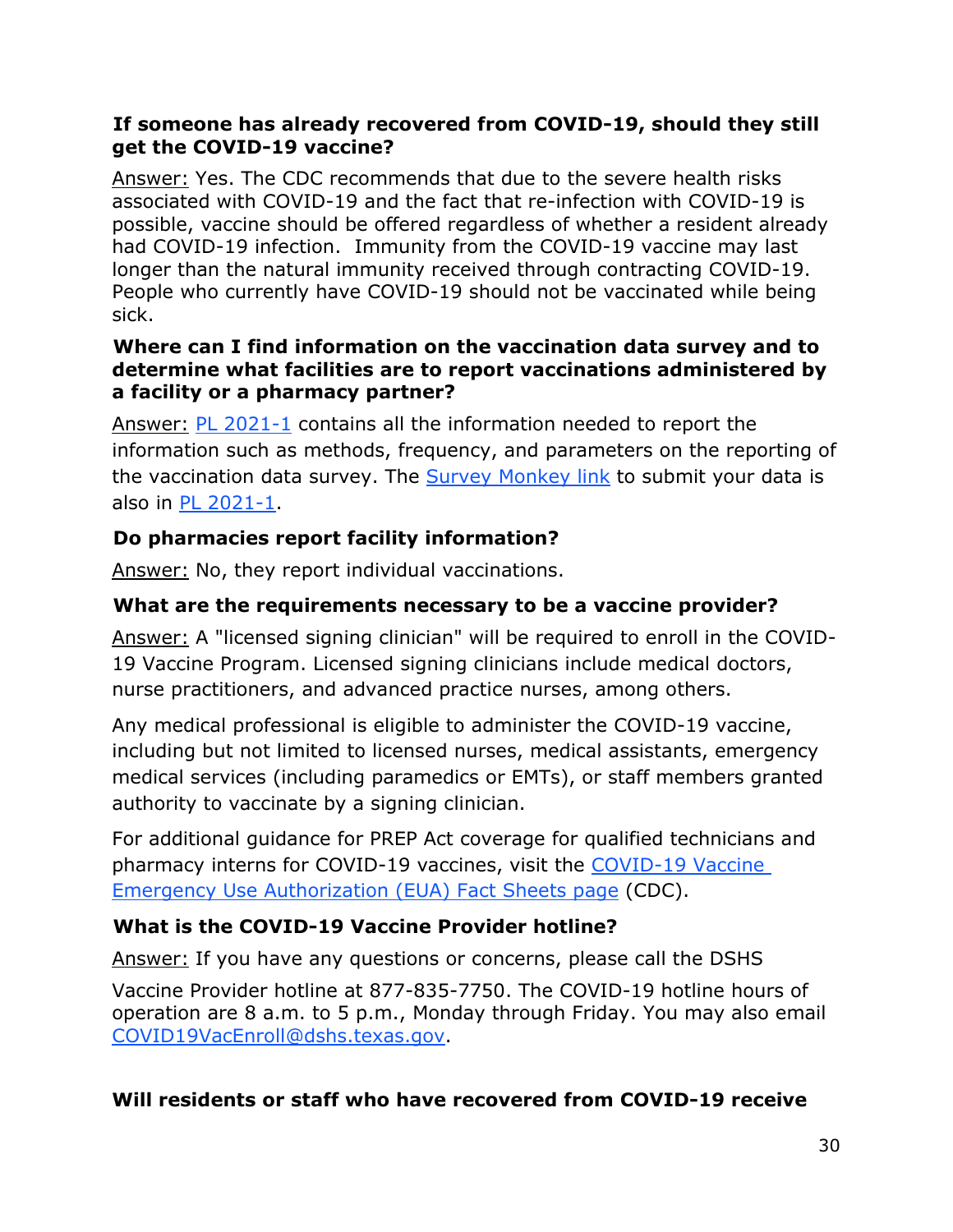#### **the vaccine in same priority order as those who have not had COVID?**

Answer: Yes. People who have recovered can still receive the vaccine at the same time as those who have not had COVID.

#### **<Updated> What happens if someone misses the dose timeline for the 2nd dose?**

Answer: If someone misses the recommended time for the second dose, he or she should get it at the first opportunity. There is no need to repeat doses/start the cycle over.

Both doses are necessary for protection; efficacy of a single dose has not been systematically evaluated.

Please visit the Texas [COVID-19](https://www.dshs.state.tx.us/coronavirus/immunize/vaccine.aspx) Vaccine Provider Locations map to see if and where you might be able to get a vaccine today. Remember, your ability to get a vaccine today or this week will depend on vaccine availability at your provider's office, clinic, or facility.

#### **I have signed up for the partnership, but where can I find information on the COVID-19 Vaccination-Pharmacy Partnership for Long-Term Care Program?**

Answer: The CDC is partnering with CVS and Walgreens to offer on-site COVID-19 vaccination services for residents of nursing homes and assisted living long term care facilities once vaccination is available and recommended for them. For more information, LTCFs should see the [COVID-](https://www.dshs.texas.gov/immunize/covid19/COVID-19-Vaccination-Pharmacy-Partnership-for-LTC.pdf)19 [Vaccination-Pharmacy](https://www.dshs.texas.gov/immunize/covid19/COVID-19-Vaccination-Pharmacy-Partnership-for-LTC.pdf) Partnership for Long-Term Care Program (PDF).

#### **Our facility recently has had our 1st round of vaccinations, and one of our employees developed "COVID" like symptoms that day. Do I need to report this?**

Answer: No, the facility only needs to report a positive case of COVID. There are differences between the symptoms of the vaccine and the COVID virus. However, the employee cannot work until the symptoms are known to be due to vaccine. Otherwise, the employee should quarantine and then follow the [Return to Work Criteria.](https://www.cdc.gov/coronavirus/2019-ncov/hcp/return-to-work.html)

# **Can the essential caregiver be vaccinated at an ALF?**

Answer: Yes, but this should not be reported via the Survey Monkey.

### **Does the CDC have any recommendations for safeguards after**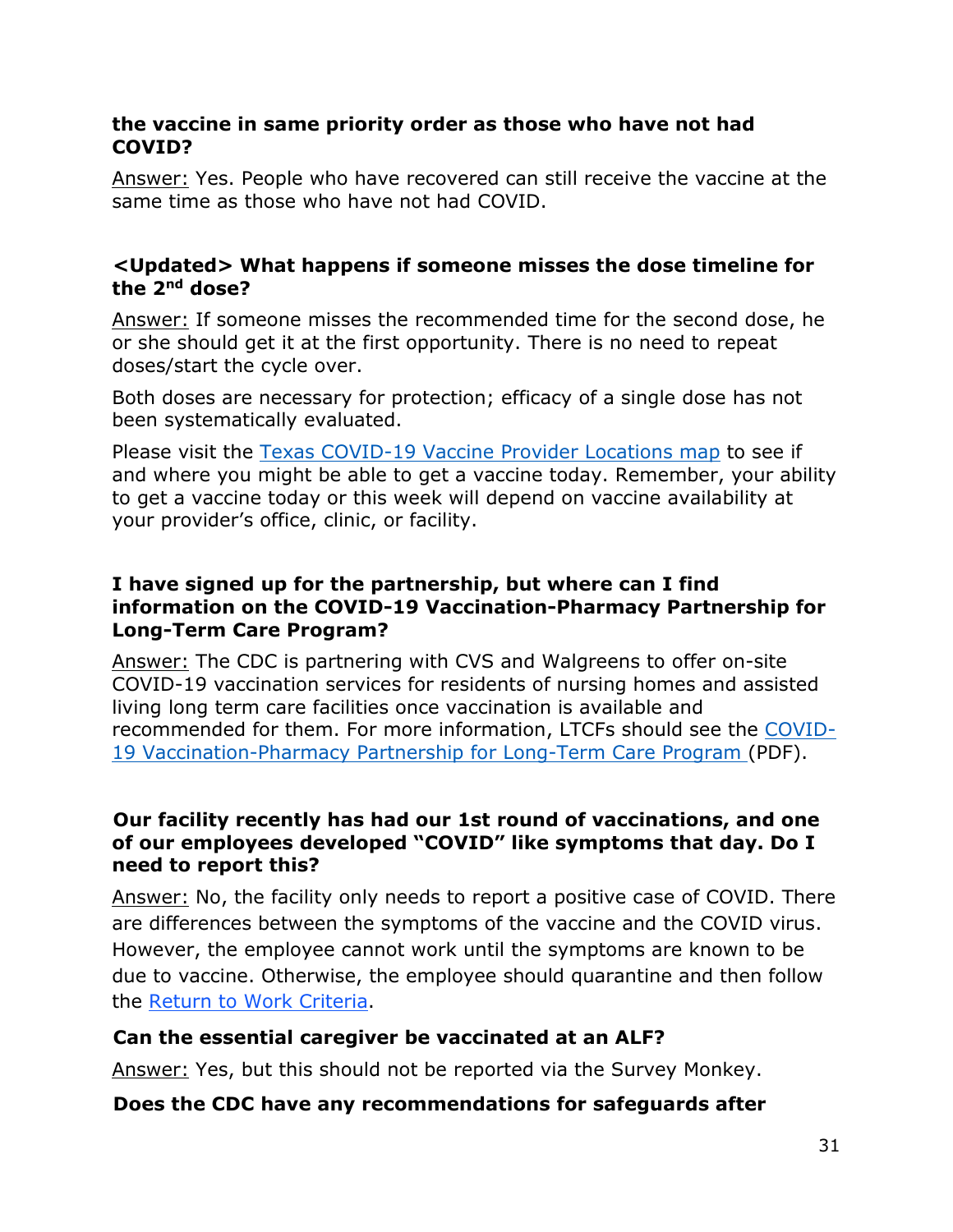# **receiving the COVID immunization?**

Answer: The CDC has [provided recommendations for COVID-19 vaccination](https://www.cdc.gov/vaccines/covid-19/info-by-product/pfizer/anaphylaxis-management.html)  [providers](https://www.cdc.gov/vaccines/covid-19/info-by-product/pfizer/anaphylaxis-management.html) about how to prepare for the possibility of a severe allergic reaction:

- All people who get a COVID-19 vaccine should be monitored on site. People who have had severe allergic reactions or who have had any type of immediate allergic reaction to a vaccine or injectable therapy should be monitored for at least 30 minutes after getting the vaccine. All other people should be monitored for at least 15 minutes after getting the vaccine.
- Vaccination providers should have appropriate medications and equipment—such as epinephrine, antihistamines, stethoscopes, blood pressure cuffs, and timing devices to check a pulse—at all COVID-19 vaccination sites.
- If someone experiences a severe allergic reaction after getting a COVID-19 vaccine, vaccination providers should provide rapid care and call for emergency medical services. The recipient should continue to be monitored in a medical facility for at least several hours.

[Learn more about what to expect after getting vaccinated for COVID-19,](https://www.cdc.gov/coronavirus/2019-ncov/vaccines/expect/after.html) including normal side effects and tips to reduce pain or discomfort.

### **If a resident refuses a COVID-19 vaccine, can the facility discharge the resident?**

Answer: No, the facility cannot discharge a resident because the resident refuses the COVID-19 vaccine. [26 TAC §553.267\(a\)](https://texreg.sos.state.tx.us/public/readtac$ext.TacPage?sl=R&app=9&p_dir=&p_rloc=&p_tloc=&p_ploc=&pg=1&p_tac=&ti=26&pt=1&ch=553&rl=267) ensures that the resident has the right to make his or her own choices regarding personal affairs, care, benefits, and services.

# **Who has authority to consent for a resident to receive a vaccine?**

Answer: The resident or resident's legally authorized representative (LAR), as applicable, has the authority to consent for the resident to receive a vaccine.

### **If a resident is unable to consent to receive a vaccine and has no LAR, can an ALF manager make the decision to administer the vaccine to the resident?**

Answer: No. If residents are unable to participate in their medical care, including consenting to a vaccine, they must have a LAR make a decision on their behalf.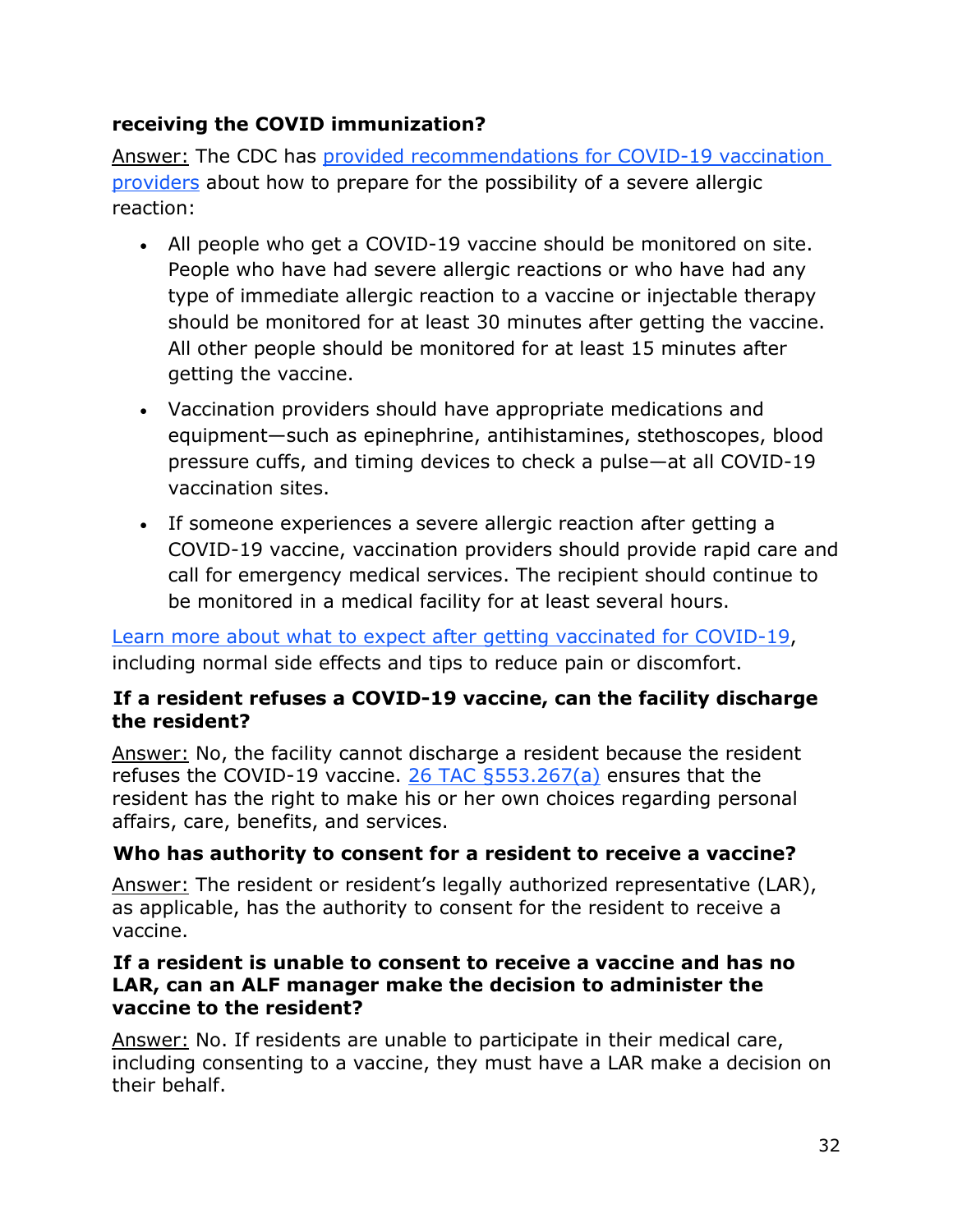### **What if the resident has COVID-19 when the first or second dose of a vaccine is being administered?**

Answer: In general, vaccinations are not administered to individuals with moderate to severe illness from infection. In the case of the influenza vaccine, CDC advises the following when considering administration to people in a health care environment:

- $\circ$  For residents with suspected or confirmed COVID-19 who are symptomatic, health care personnel should consider deferring (postponing) influenza vaccination:
	- for at least 10 days after symptom onset; AND
	- for at least 24 hours with no fever without the use of fever-reducing medications; AND
	- until COVID-19 symptoms are improving; AND
	- until the resident is no longer moderately to severely ill.

Consider further deferring vaccination until the resident has fully recovered from acute illness. [\(https://www.cdc.gov/vaccines/pandemic](https://www.cdc.gov/vaccines/pandemic-guidance/index.html)[guidance/index.html\)](https://www.cdc.gov/vaccines/pandemic-guidance/index.html).

#### Visitation

### **What are the visitation recommendations for health care communities?**

Answer: Facilities need to have policy and procedures in place for visitation.

Facilities must post signs at entrances reminding them of the:

1) importance of remaining up to date with all recommended COVID-19 vaccine doses;

2) [recommendations for source control and physical distancing;](https://www.cdc.gov/coronavirus/2019-ncov/hcp/infection-control-recommendations.html) and

3) any other facility instructions related to visitation.

Even if they have met [community criteria](https://www.cdc.gov/coronavirus/2019-ncov/your-health/quarantine-isolation.html) to discontinue isolation or quarantine, visitors should not visit if they have any of the following and have not met the same criteria used to discontinue isolation and quarantine for residents:

- a positive viral test for SARS-CoV-2;
- [symptoms](https://www.cdc.gov/coronavirus/2019-ncov/symptoms-testing/symptoms.html) of COVID-19; or
- close contact with someone with SARS-CoV-2 infection.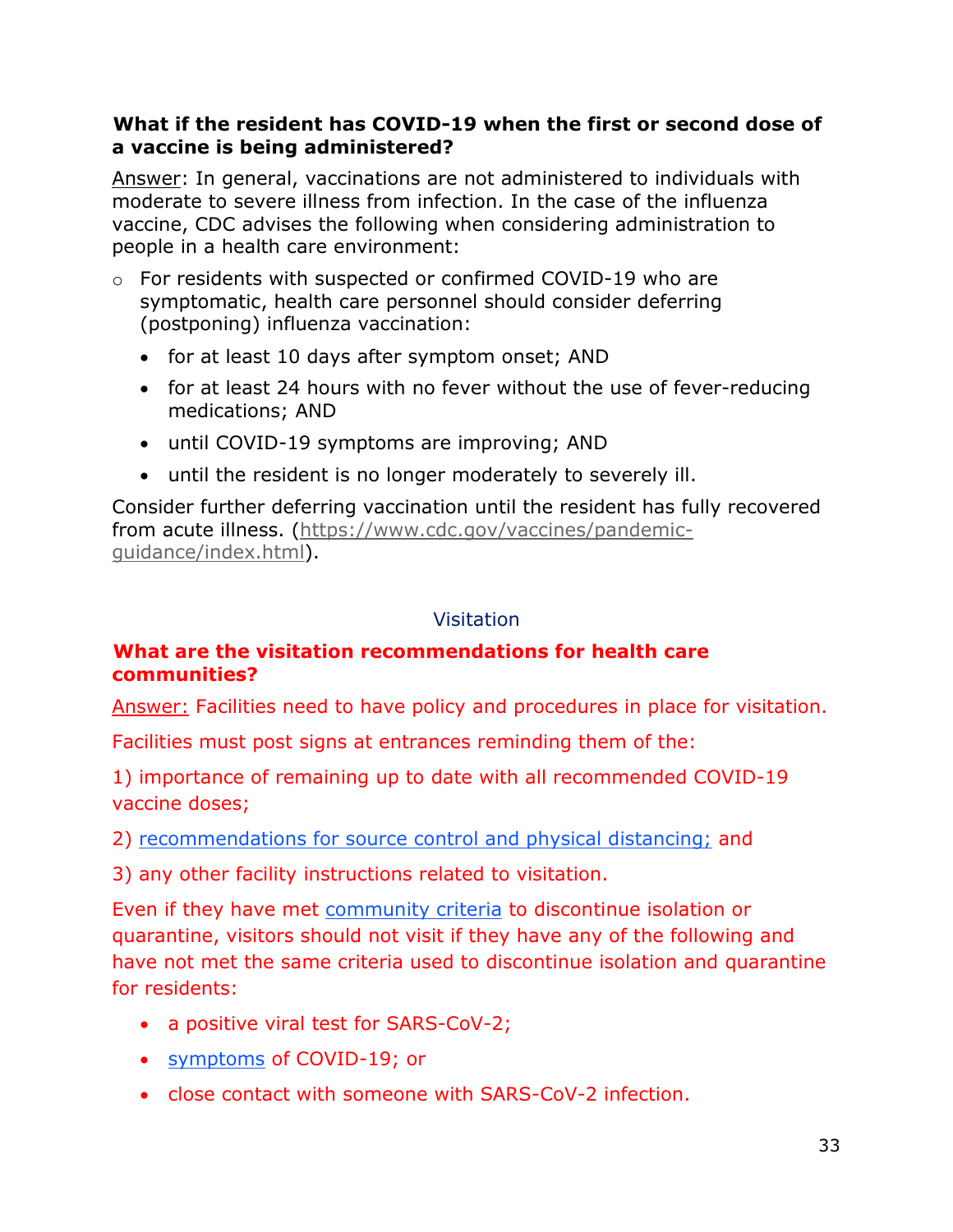Facilitate and [encourage alternative methods for visitation\(](https://www.cdc.gov/coronavirus/2019-ncov/downloads/supporting-loved-one-in-long-term-care-facility.pdf)e.g., video conferencing) and communication with the resident.

# **Is there an age limit for visitors?**

Answer: No; however, a designated essential caregiver must be at least 18 years old.

# **Are nurses allowed into the facility to administer flu shots**?

Answer: Yes, nurses administering flu shots would be considered providers of essential services.

## **Can facilities restrict physical contact as part of facility visitor condition?**

Answer: A resident and his or her personal visitor may have close or personal contact in accordance with CDC guidance. The visitor must maintain physical distancing between themselves and all other persons in the facility.

#### Resources

### <span id="page-33-0"></span>**How can I sign up for email alerts from the Texas Health and Human Services Commission?**

Answer: Please visit the following link and select the topics you are interested in receiving alerts for:

<https://service.govdelivery.com/accounts/TXHHSC/subscriber/network>

# **Where do ALF providers go for COVID-19 information?**

Answer*:* Reliable sources of information include:

- [The Centers for Disease Control and](https://www.cdc.gov/coronavirus/2019-ncov/healthcare-facilities/prevent-spread-in-long-term-care-facilities.html) Prevention
- [The Texas Department of State Health](https://www.dshs.state.tx.us/coronavirus/) Services
- [The Health and Human Services](https://hhs.texas.gov/doing-business-hhs/provider-portals/long-term-care-providers/nursing-facilities-nf) Commission

#### **Is there a checklist available for ALFs that will help assess and improve our preparedness for responding to COVID-19?**

Answer: Yes. CDC's [COVID-19 Infection Control Assessment and Response](https://www.cdc.gov/coronavirus/2019-ncov/downloads/hcp/assessment-tool-nursing-homes.pdf) [\(ICAR\) tool](https://www.cdc.gov/coronavirus/2019-ncov/downloads/hcp/assessment-tool-nursing-homes.pdf) contains relevant information for assisted living facilities to help ALFs prepare for coronavirus disease 2019 (COVID-19). This ICAR tool should be used as one tool to develop a comprehensive COVID-19 response plan.

The CDC provides additional guidance on [how to clean and disinfect](https://www.cdc.gov/coronavirus/2019-ncov/community/disinfecting-building-facility.html?CDC_AA_refVal=https%3A%2F%2Fwww.cdc.gov%2Fcoronavirus%2F2019-ncov%2Fprepare%2Fdisinfecting-building-facility.html) different surfaces throughout the facility.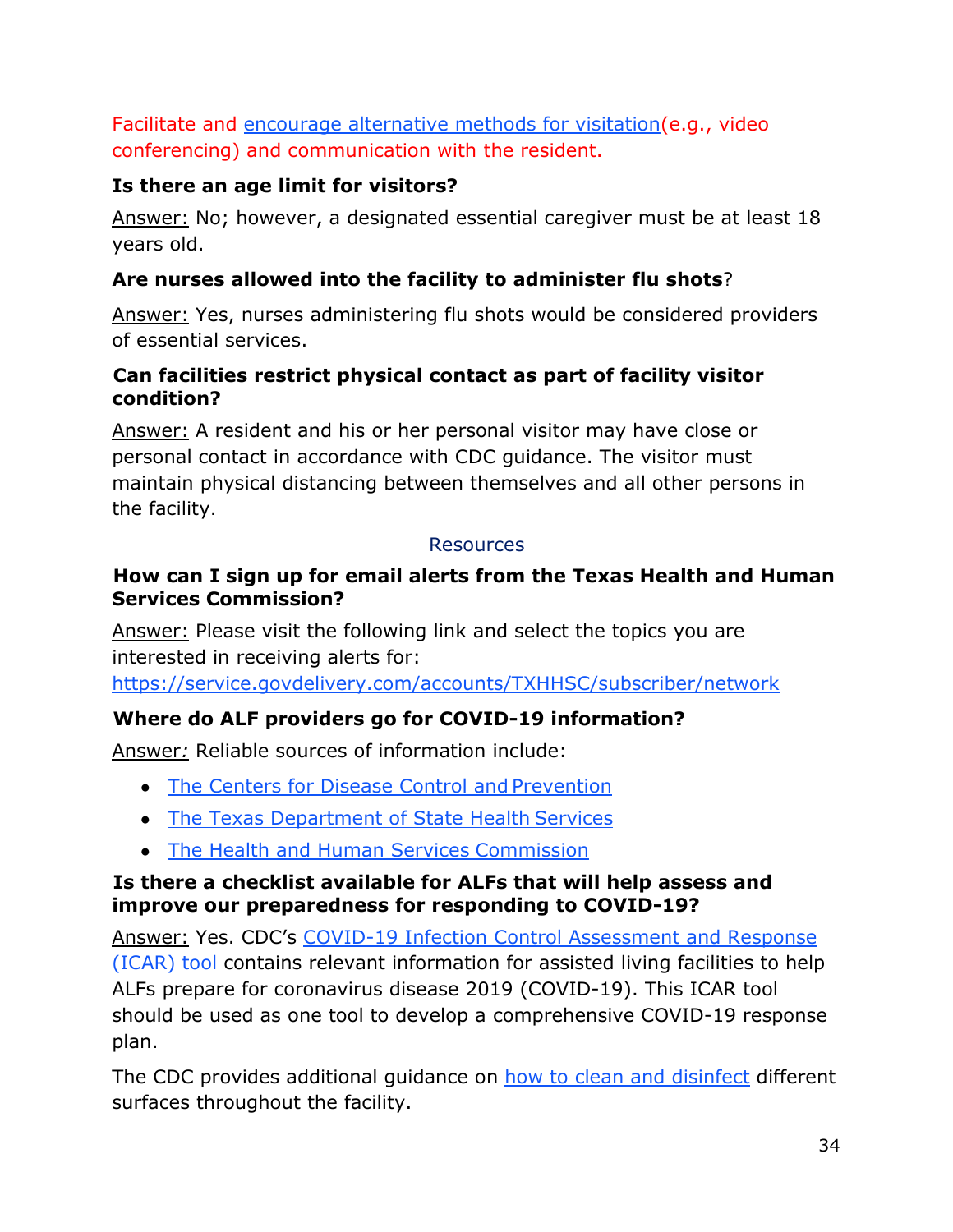Facilities should have PPE available, be equipped with soap, hand sanitizer, and any other disinfecting agents to maintain a healthful environment and provide staff with adequate office supplies to avoid sharing.

## **Where can I find current up-to-date information on outbreaks, trends and information on COVID cases in the state?**

Answer: DSHS has created a [COVID-19 Dashboard](https://texreg.sos.state.tx.us/public/readtac%24ext.TacPage?sl=T&app=9&p_dir=F&p_rloc=194901&p_tloc=29602&p_ploc=14911&pg=3&p_tac&ti=26&pt=1&ch=553&rl=41) which provides data which are updated daily and include datasets such as:

- Number of Cases per County
- Fatalities over Time by County
- Estimated Cases over Time by County
- Cumulative Tests over Time by County
- COVID-19 Hospitalizations over Time by Trauma Service Area (TSA)
- COVID-19 Outbreaks in Long-term Care Facilities
- U.S. Cases, Date and Surveillance
- COVID-19 Forecast (National and State)

## **Where can I find available information on facemasks and respirators?**

# Answer: HHSC released [COVID-19: Questions and Answers Regarding](https://hhs.texas.gov/sites/default/files/documents/services/health/coronavirus-covid-19/facemasks-respirators-qa.pdf) [Facemasks and Respirators.](https://hhs.texas.gov/sites/default/files/documents/services/health/coronavirus-covid-19/facemasks-respirators-qa.pdf)

### **Where can we go to find the most up-to-date guidance and information from HHSC about the COVID-19 pandemic? Can we share COVID-19 information from HHSC with residents and family?**

Answer: HHSC has created a document called the Texas Health and Human Services [COVID-19 Response Plan](https://hhs.texas.gov/sites/default/files/documents/doing-business-with-hhs/provider-portal/long-term-care/covid-response-plan-alf.pdf) for Assisted Living Facilities. This document is available on the HHSC [home page](https://hhs.texas.gov/doing-business-hhs/provider-portals/long-term-care-providers/assisted-living-facilities-alf) for assisted living facilities at the link titled, "COVID-19 Response Plans for ALFs." It is updated as information and guidance changes, as this pandemic is an ever-evolving situation. You are welcome and encouraged to share this and any other general information and guidance HHSC puts forth regarding COVID-19.

# **Which products are the most effective for disinfecting and sanitizing surfaces to prevent the spread of COVID-19?**

Answer: The CDC maintains a list, called List N, of products that meet the EPA's criteria for use against SARS-CoV-2, the virus that causes COVID-19. The EPA updates the list with additional products as needed. You can download List N here: [https://www.epa.gov/pesticide-registration/list-n-](https://www.epa.gov/pesticide-registration/list-n-disinfectants-use-against-sars-cov-2)